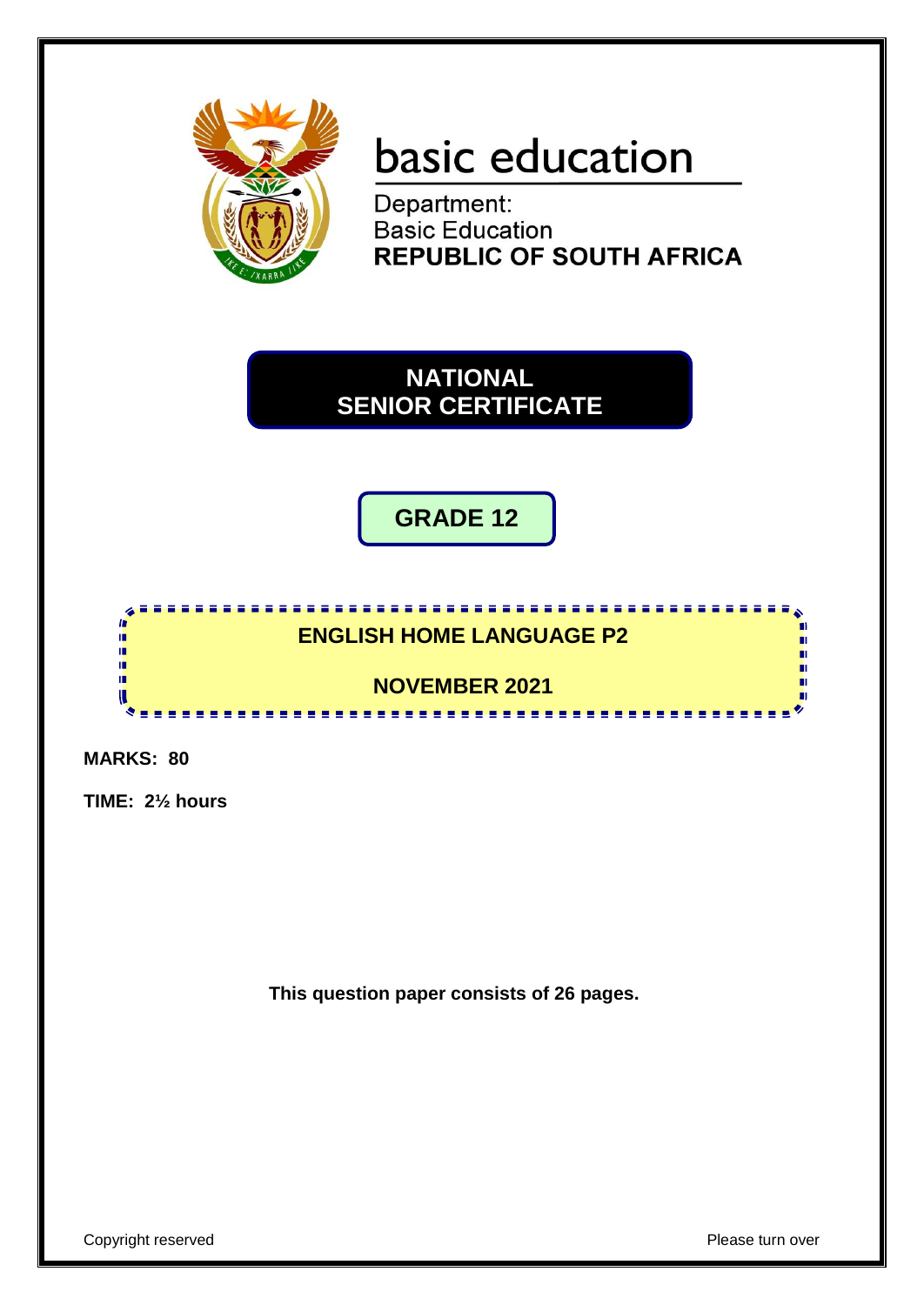#### **INSTRUCTIONS AND INFORMATION**

- 1. Read these instructions carefully before you begin to answer the questions.
- 2. Do not attempt to read the entire question paper. Consult the table of contents on page 4 and mark the numbers of the questions set on texts you have studied this year. Thereafter, read these questions and choose the ones you wish to answer.
- 3. This question paper consists of THREE sections:

SECTION A: Poetry (30) SECTION B: Novel (25) SECTION C: Drama (25)

4. Answer FIVE questions in all: THREE in SECTION A, ONE in SECTION B and ONE in SECTION C as follows:

> SECTION A: POETRY PRESCRIBED POETRY – Answer TWO questions. UNSEEN POEM – COMPULSORY question

SECTION B: NOVEL Answer ONE question.

SECTION C: DRAMA Answer ONE question.

#### 5. CHOICE OF ANSWERS FOR SECTIONS B (NOVEL) AND C (DRAMA):

- Answer questions ONLY on the novel and the drama you have studied.
- Answer ONE ESSAY QUESTION and ONE CONTEXTUAL QUESTION. If you answer the essay question in SECTION B, you must answer the contextual question in SECTION C. If you answer the contextual question in SECTION B, you must answer the essay question in SECTION C. Use the checklist to assist you.
- 6. LENGTH OF ANSWERS:
	- The essay question on Poetry should be answered in about 250–300 words.
	- Essay questions on the Novel and Drama sections should be answered in 400–450 words.
	- The length of answers to contextual questions should be determined by the mark allocation. Candidates should aim for conciseness and relevance.
- 7. Follow the instructions at the beginning of each section carefully.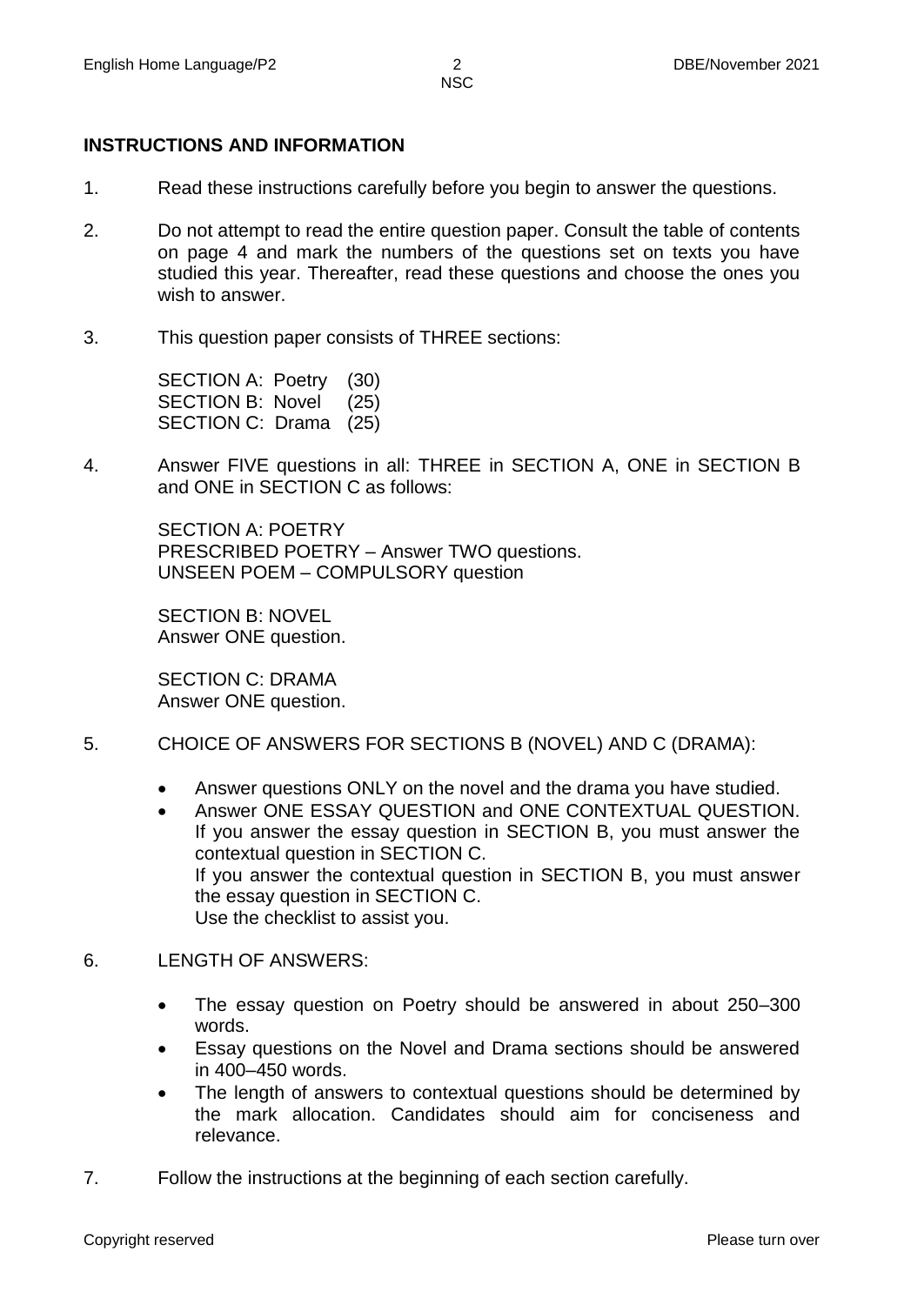- 8. Number your answers correctly according to the numbering system used in this question paper.
- 9. Start EACH section on a NEW page.
- 10. Suggested time management:

SECTION A: 40 minutes SECTION B: 55 minutes SECTION C: 55 minutes

11. Write neatly and legibly.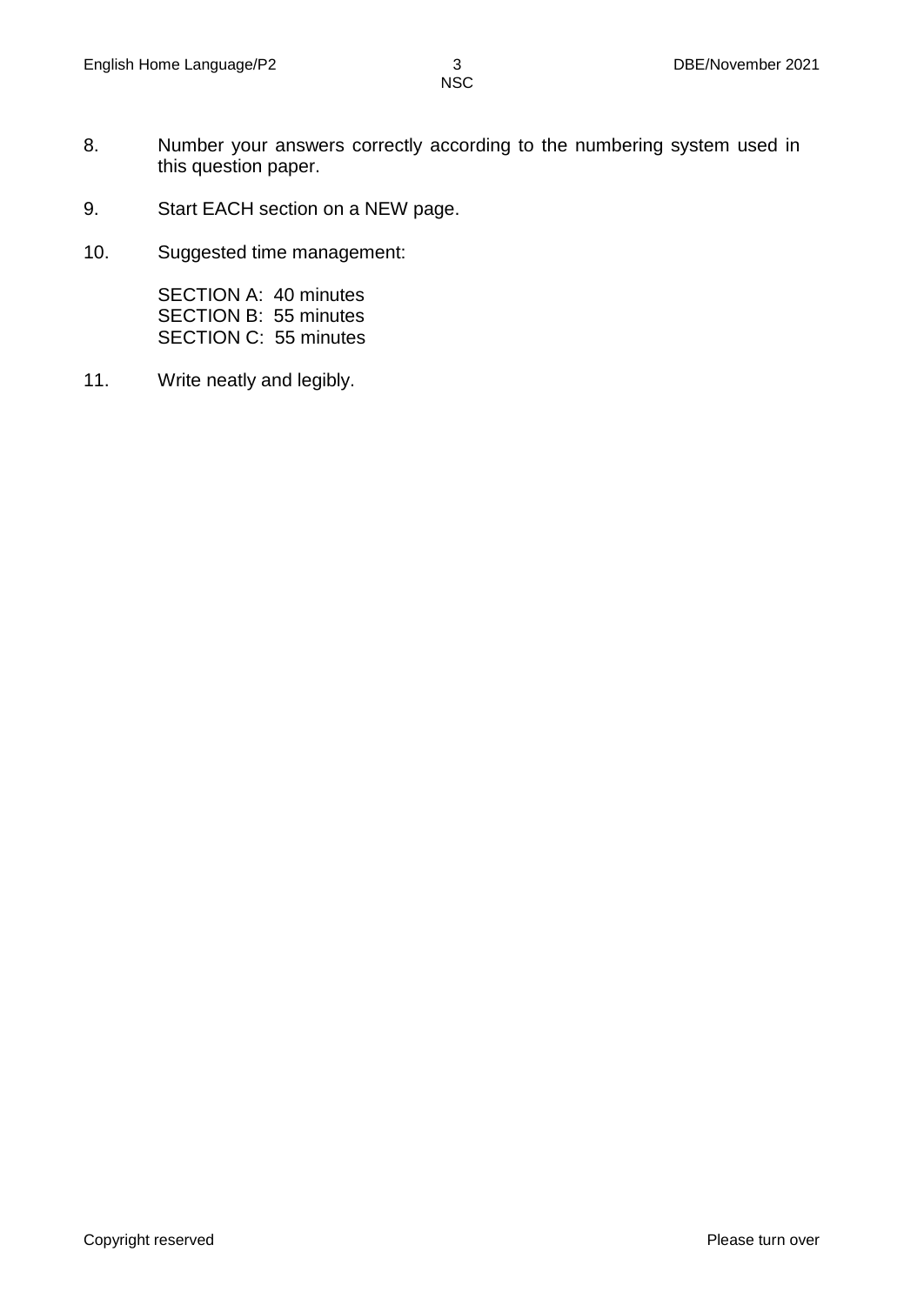#### **TABLE OF CONTENTS**

| <b>SECTION A: POETRY</b>                            |                       |              |                |
|-----------------------------------------------------|-----------------------|--------------|----------------|
| <b>Prescribed Poetry: Answer ANY TWO questions.</b> |                       |              |                |
| <b>QUESTION NO.</b>                                 | <b>QUESTION</b>       | <b>MARKS</b> | PAGE NO.       |
| 'The Garden of Love'<br>1.                          | <b>Essay question</b> | 10           | 6              |
|                                                     |                       |              |                |
| 'A Hard Frost'<br>2.                                | Contextual question   | 10           | $\overline{7}$ |
|                                                     |                       |              |                |
| 'Vultures'<br>3.                                    | Contextual question   | 10           | 8              |
| 'An African Thunderstorm'<br>4.                     | Contextual question   | 10           | 10             |
|                                                     | <b>AND</b>            |              |                |
| <b>Unseen Poem: COMPULSORY question</b>             |                       | 10           | 12             |
| 'Nightfall'<br>5.<br><b>SECTION B: NOVEL</b>        | Contextual question   |              |                |
| Answer ONE question.*                               |                       |              |                |
| The Picture of Dorian Gray<br>6.                    | Essay question        | 25           | 13             |
|                                                     |                       |              |                |
| The Picture of Dorian Gray<br>7.                    | Contextual question   | 25           | 13             |
| Life of Pi<br>8.                                    | <b>Essay question</b> | 25           | 16             |
|                                                     |                       |              |                |
| 9. Life of Pi                                       | Contextual question   | 25           | 16             |
| <b>SECTION C: DRAMA</b><br>Answer ONE question.*    |                       |              |                |
| 10. Hamlet                                          | Essay question        | 25           | 18             |
|                                                     |                       |              |                |
| 11. Hamlet                                          | Contextual question   | 25           | 18             |
|                                                     |                       |              |                |
| 12. Othello                                         | Essay question        | 25           | 21             |
|                                                     |                       |              | 21             |
| 13. Othello                                         | Contextual question   | 25           |                |
| 14. The Crucible                                    | Essay question        | 25           | 24             |
|                                                     |                       |              |                |
| 15. The Crucible                                    | Contextual question   | 25           | 24             |

#### **\*NOTE:** In SECTIONS B and C, answer ONE ESSAY and ONE CONTEXTUAL question. You may NOT answer TWO essay questions or TWO contextual questions.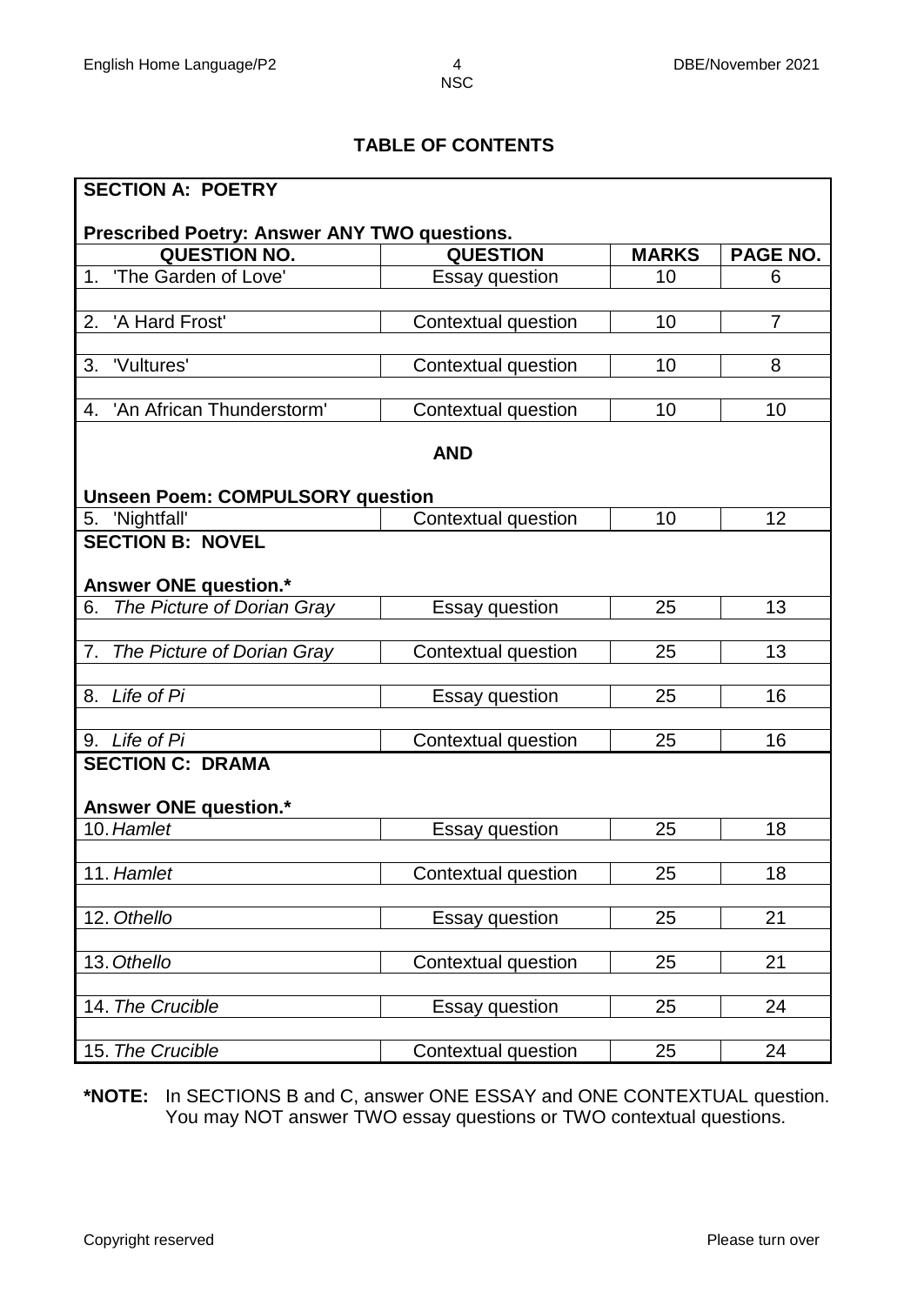#### **CHECKLIST**

Use this checklist to ensure that you have answered the correct number of questions.

| <b>SECTION</b>        | <b>QUESTION</b><br><b>NUMBERS</b> | NO. OF<br><b>QUESTIONS</b><br><b>ANSWERED</b> | <b>TICK</b><br>(✓ |
|-----------------------|-----------------------------------|-----------------------------------------------|-------------------|
| A: Poetry             |                                   |                                               |                   |
| (Prescribed Poetry)   | $1 - 4$                           | 2                                             |                   |
| A: Poetry             |                                   |                                               |                   |
| (Unseen Poem)         | 5                                 |                                               |                   |
| <b>B:</b> Novel       |                                   |                                               |                   |
| (Essay OR Contextual) | $6 - 9$                           |                                               |                   |
| C: Drama              |                                   |                                               |                   |
| (Essay OR Contextual) | $10 - 15$                         |                                               |                   |

**NOTE:** In SECTIONS B and C, ensure that you have answered ONE ESSAY and ONE CONTEXTUAL question.

You may NOT answer TWO essay questions or TWO contextual questions.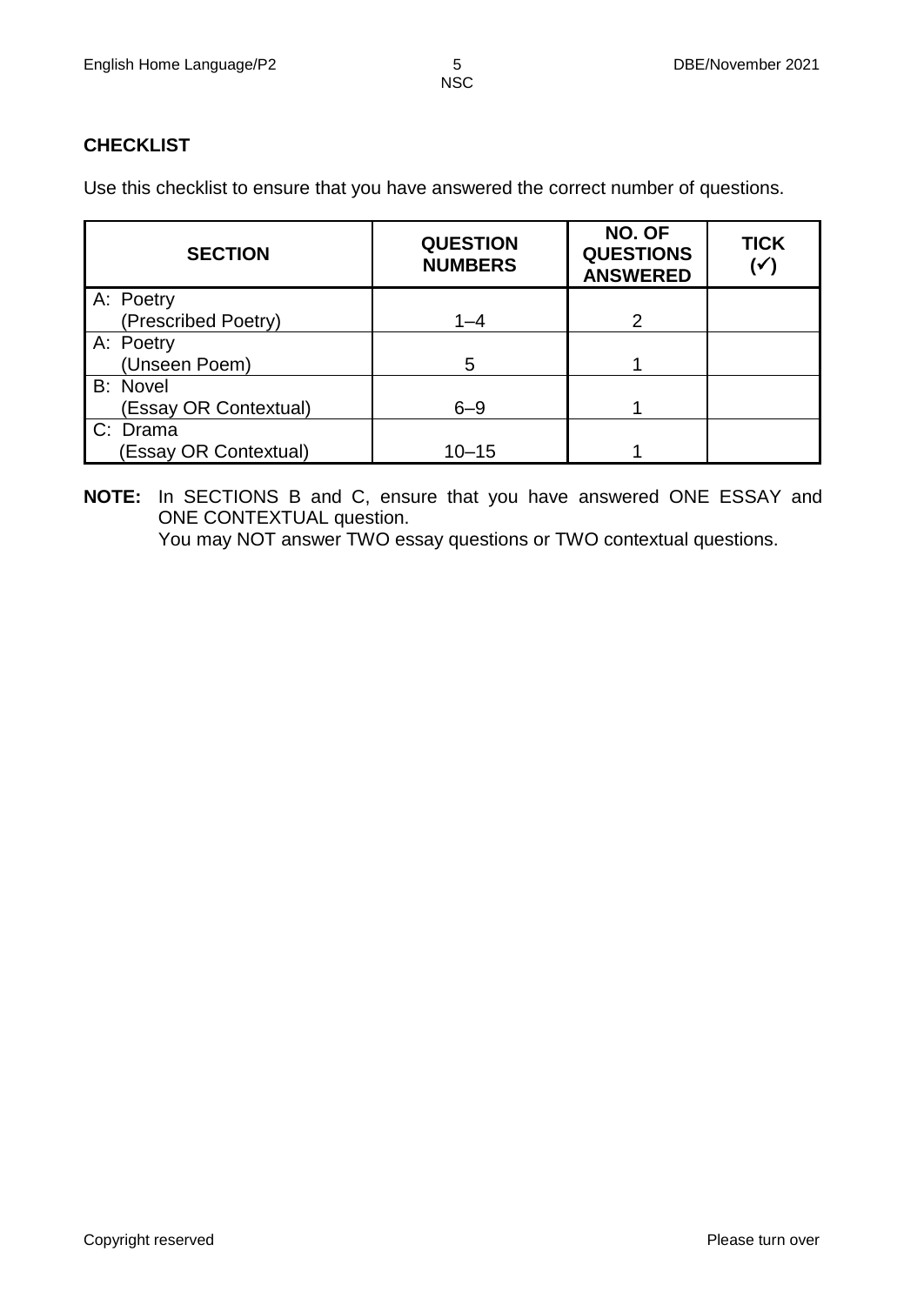#### **SECTION A: POETRY**

#### **PRESCRIBED POETRY**

Answer any TWO of the following questions.

#### **QUESTION 1: POETRY – ESSAY QUESTION**

Read the poem below and then answer the question that follows.

#### **THE GARDEN OF LOVE – William Blake**

- 1 I went to the Garden of Love,
- 2 And saw what I never had seen:
- 3 A Chapel was built in the midst,
- 4 Where I used to play on the green.
- 5 And the gates of this Chapel were shut,
- 6 And Thou shalt not. writ over the door;
- 7 So I turn'd to the Garden of Love,
- 8 That so many sweet flowers bore,
- 9 And I saw it was filled with graves,
- 10 And tomb-stones where flowers should be:
- 11 And Priests in black gowns were walking their rounds,
- 12 And binding with briars my joys & desires.

In 'The Garden of Love', the speaker is critical of the role the Church plays in the lives of people.

With close reference to **diction**, **imagery** and **tone**, critically discuss the validity of this statement.

Your response should take the form of a well-constructed essay of 250–300 words (about ONE page). **[10]**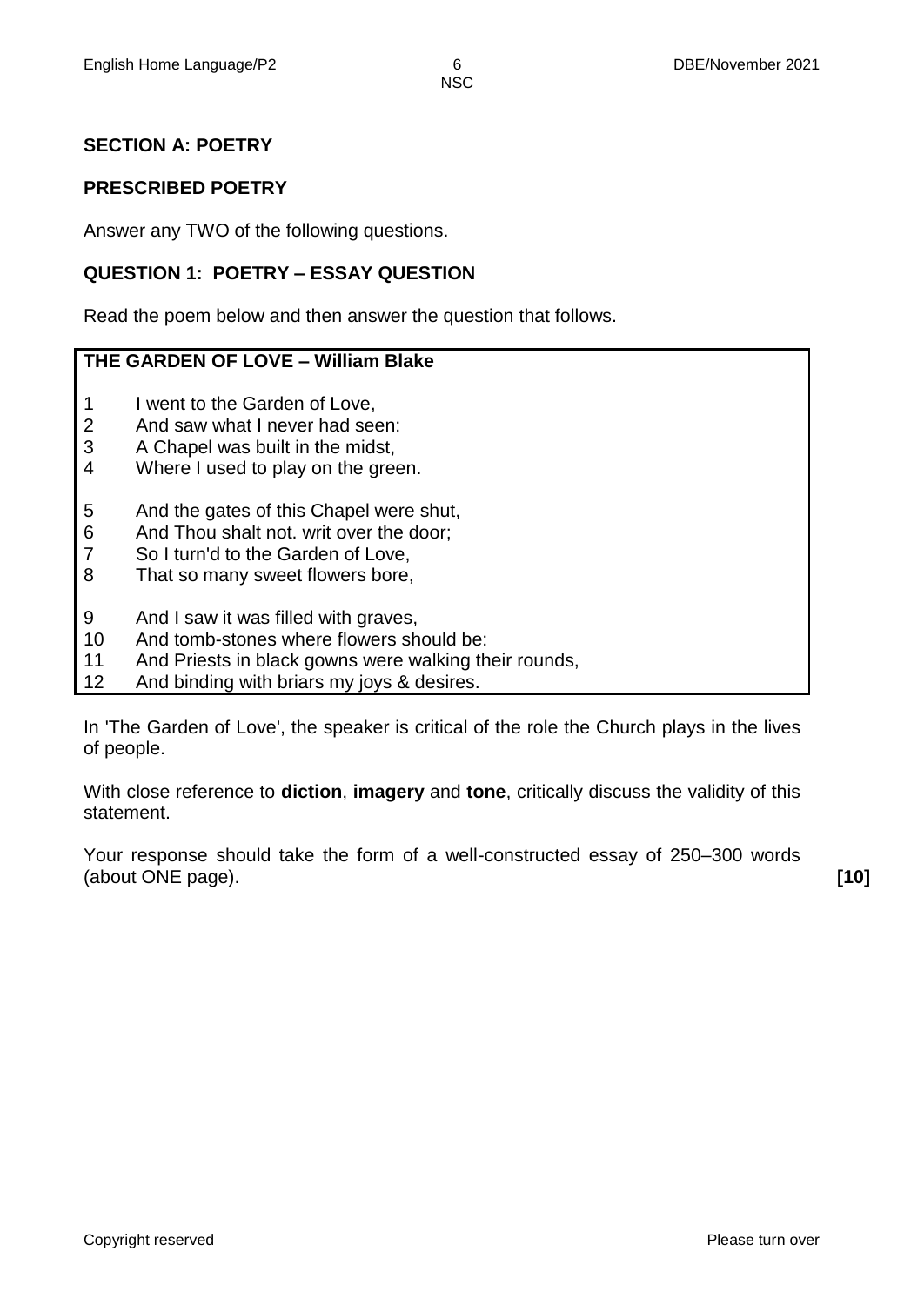#### **QUESTION 2: POETRY – CONTEXTUAL QUESTION**

Read the poem below and then answer the questions that follow.

#### **A HARD FROST – Cecil Day Lewis**

- 1 A frost came in the night and stole my world
- 2 And left this changeling for it – a precocious
- 3 Image of spring, too brilliant to be true:
- 4 White lilac on the windowpane, each grass-blade
- 5 Furred like a catkin, maydrift loading the hedge.
- 6 The elms behind the house are elms no longer
- 7 But blossomers in crystal, stems of the mist
- 8 That hangs yet in the valley below, amorphous
- 9 As the blind tissue whence creation formed.
- 10 The sun looks out, and the fields blaze with diamonds.
- 11 Mockery spring, to lend this bridal gear
- 12 For a few hours to a raw country maid,
- 13 Then leave her all disconsolate with old fairings
- 14 Of aconite and snowdrop! No, not here
- 15 Amid this flounce and filigree of death
- 16 Is the real transformation scene in progress
- 17 But deep below where frost
- 18 Worrying the stiff clods unclenches their

#### 19 Grip on the seed and lets our future breathe.

- 2.1 What does the word, 'hard' in the title suggest about the frost? (2) 2.2 Refer to lines 4–5: 'White lilac on … loading the hedge.' Explain the reference to the flowers in the context of the poem. (2) 2.3 Refer to line 10: 'The sun looks … blaze with diamonds.' Comment on the effectiveness of this image in the context of the poem. (3)
- 2.4 Refer to lines 17–19: 'But deep below … our future breathe.'

Critically discuss how the diction in these lines conveys the speaker's message about the cycle of life. (3)

**[10]**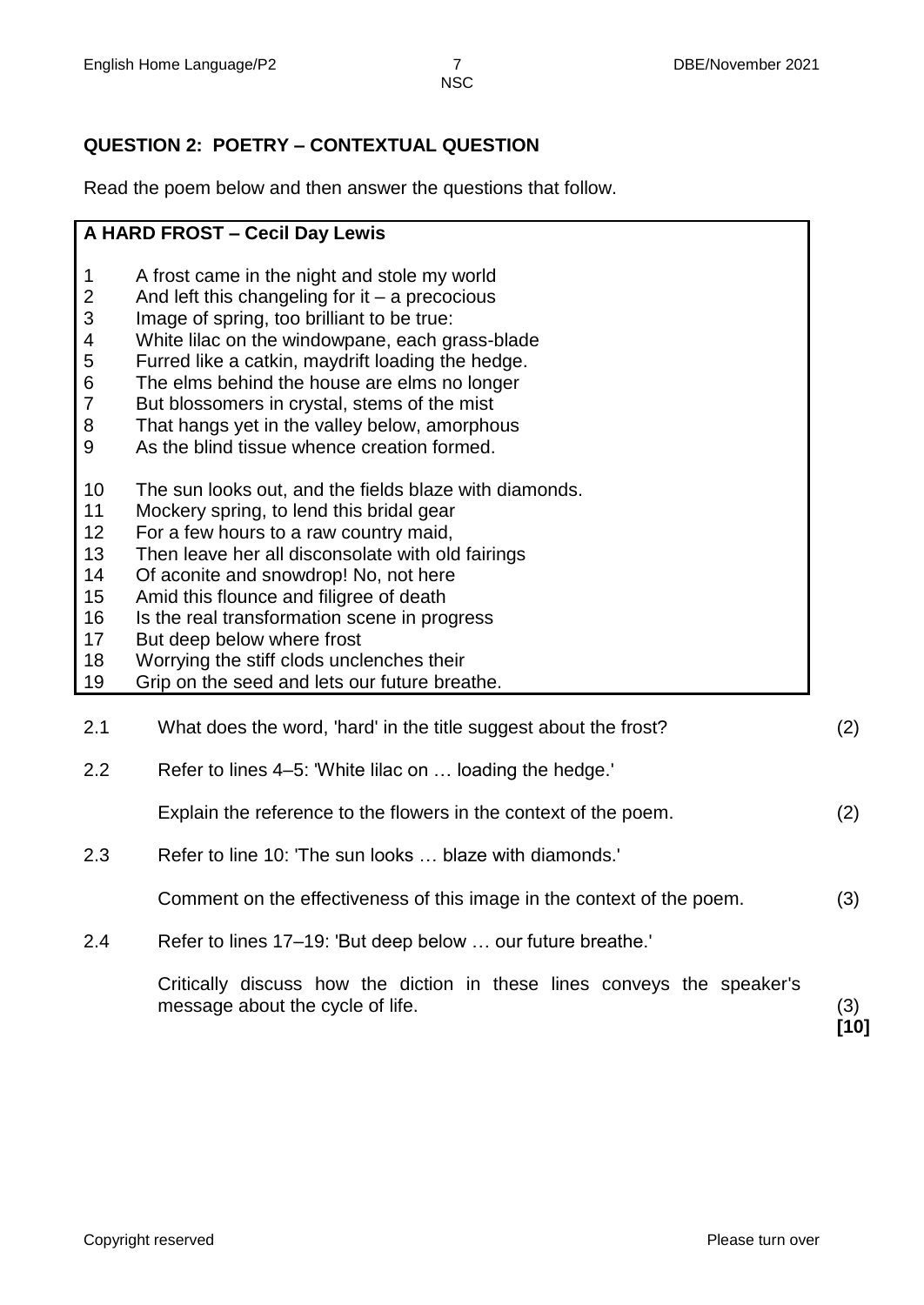#### **QUESTION 3: POETRY – CONTEXTUAL QUESTION**

Read the poem below and then answer the questions that follow.

|                | <b>VULTURES - Chinua Achebe</b>       |  |  |
|----------------|---------------------------------------|--|--|
| 1              | In the greyness                       |  |  |
| $\overline{2}$ | and drizzle of one despondent         |  |  |
| 3              | dawn unstirred by harbingers          |  |  |
| 4              | of sunbreak a vulture                 |  |  |
| 5              | perching high on broken               |  |  |
| 6              | bone of a dead tree                   |  |  |
| 7              | nestled close to his                  |  |  |
| 8              | mate his smooth                       |  |  |
| 9              | bashed-in head, a pebble              |  |  |
| 10             | on a stem rooted in                   |  |  |
| 11             | a dump of gross                       |  |  |
| 12             | feathers, inclined affectionately     |  |  |
| 13             | to hers. Yesterday they picked        |  |  |
| 14             | the eyes of a swollen                 |  |  |
| 15             | corpse in a water-logged              |  |  |
| 16             | trench and ate the                    |  |  |
| 17             | things in its bowel. Full             |  |  |
| 18             | gorged they chose their roost         |  |  |
| 19             | keeping the hollowed remnant          |  |  |
| 20             | in easy range of cold                 |  |  |
| 21             | telescopic eyes                       |  |  |
| 22             | Strange                               |  |  |
| 23             | indeed how love in other              |  |  |
| 24             | ways so particular                    |  |  |
| 25             | will pick a corner                    |  |  |
| 26             | in that charnel-house                 |  |  |
| 27             | tidy it and coil up there, perhaps    |  |  |
| 28             | even fall asleep - her face           |  |  |
| 29             | turned to the wall!                   |  |  |
| 30             | Thus the Commandant at Belsen         |  |  |
| 31             | Camp going home for                   |  |  |
| 32             | the day with fumes of                 |  |  |
| 33             | human roast clinging                  |  |  |
| 34             | rebelliously to his hairy             |  |  |
| 35             | nostrils will stop                    |  |  |
| 36<br>37       | at the wayside sweet-shop             |  |  |
|                | and pick up a chocolate               |  |  |
| 38<br>39       | for his tender offspring              |  |  |
| 40             | waiting at home for Daddy's<br>return |  |  |
| 41             | Praise bounteous                      |  |  |
| 42             | providence if you will                |  |  |
| 43             | that grants even an ogre              |  |  |
| 44             | a tiny glow-worm                      |  |  |
| 45             | tenderness encapsulated               |  |  |
|                |                                       |  |  |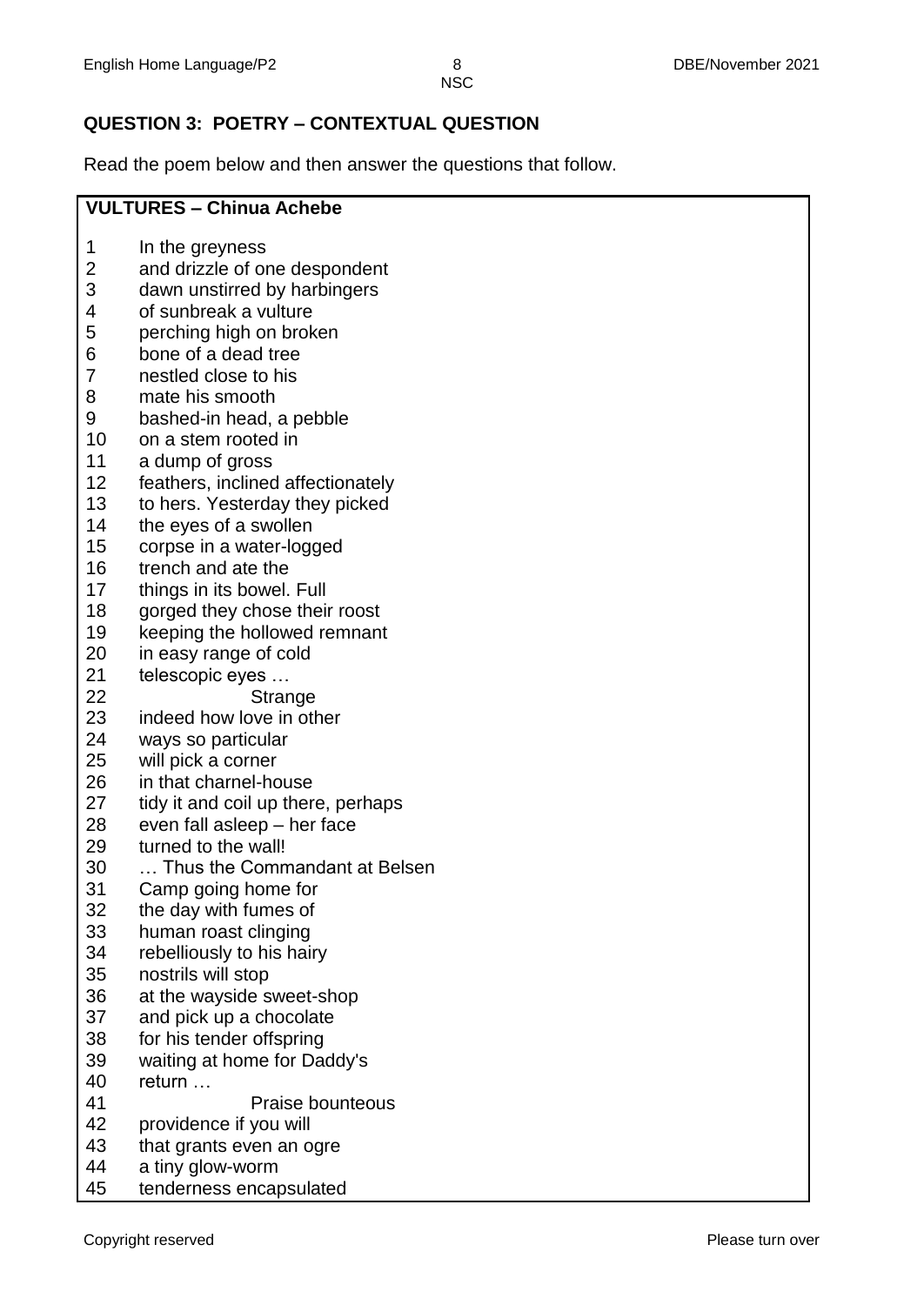| 46  | in icy caverns of a cruel                                                                                       |     |
|-----|-----------------------------------------------------------------------------------------------------------------|-----|
| 47  | heart or else despair                                                                                           |     |
| 48  | for in the very germ                                                                                            |     |
| 49  | of that kindred love is                                                                                         |     |
| 50  | lodged the perpetuity                                                                                           |     |
| 51  | of evil.                                                                                                        |     |
| 3.1 | Refer to lines 1–4: 'In the greyness  harbingers/of sunbreak'.                                                  |     |
|     | Explain what these lines suggest about the morning.                                                             | (2) |
| 3.2 | Refer to lines 11–12: 'a dump of gross/feathers'.                                                               |     |
|     | Explain how this description influences the reader's attitude toward the<br>vultures.                           | (2) |
| 3.3 | Refer to lines 4–6: 'a vulture/perching  a dead tree'.                                                          |     |
|     | Comment on the effectiveness of the image in the context of the poem.                                           | (3) |
| 3.4 | Refer to lines 30–40: ' Thus the Commandant  for Daddy's/return '                                               |     |
|     | Critically discuss how the diction in these lines conveys the speaker's<br>message about the nature of mankind. | (3) |

**[10]**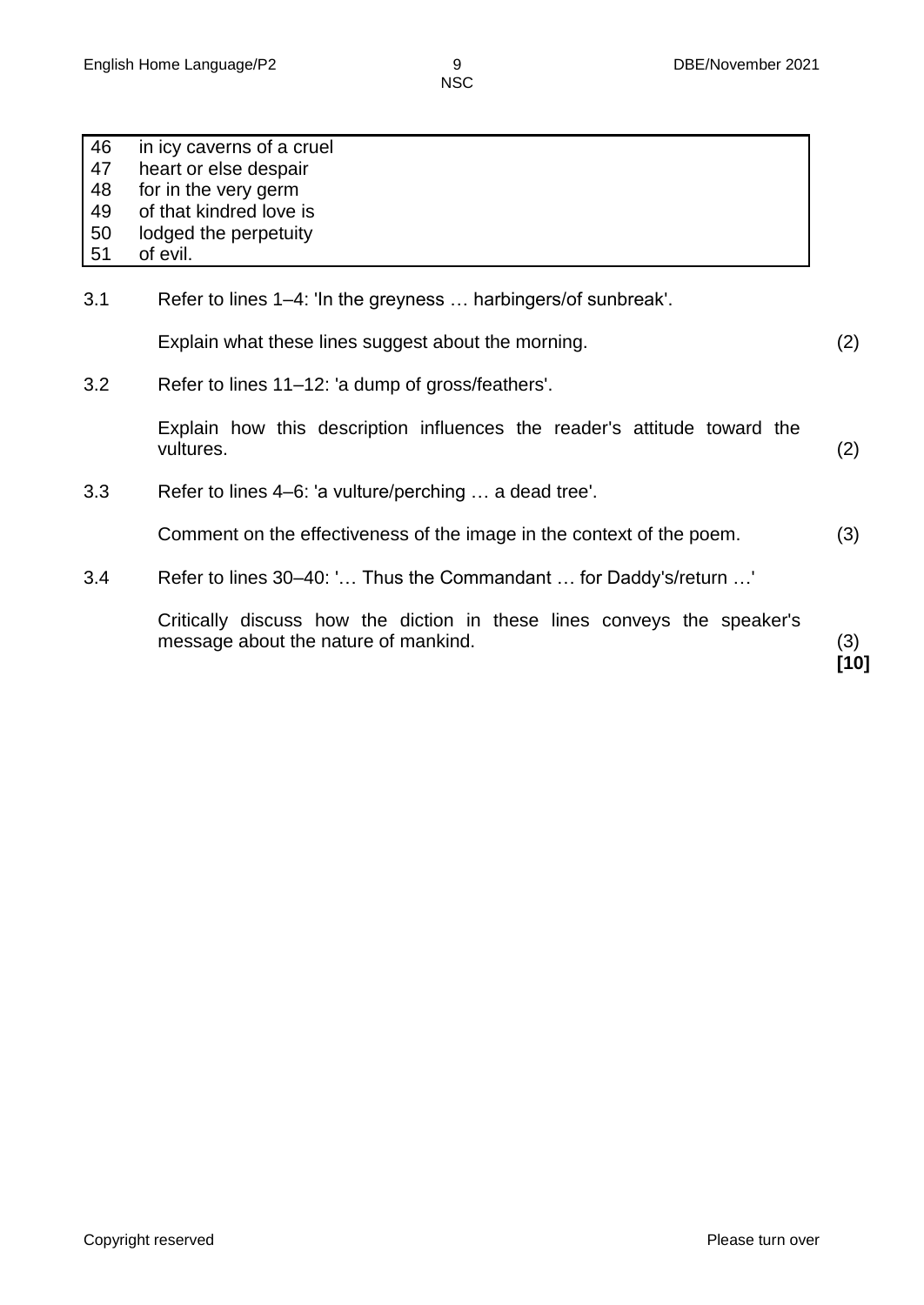#### **QUESTION 4: POETRY – CONTEXTUAL QUESTION**

Read the poem below and then answer the questions that follow.

|                | AN AFRICAN THUNDERSTORM - David Rubadiri |  |  |
|----------------|------------------------------------------|--|--|
|                |                                          |  |  |
| 1              | From the west                            |  |  |
| $\overline{2}$ | Clouds come hurrying with the wind       |  |  |
| 3              | Turning                                  |  |  |
| 4              | Sharply                                  |  |  |
| 5              | Here and there                           |  |  |
| 6              | Like a plague of locusts                 |  |  |
| $\overline{7}$ | Whirling                                 |  |  |
| 8              | Tossing up things on its tail            |  |  |
| 9              | Like a madman chasing nothing.           |  |  |
| 10             | Pregnant clouds                          |  |  |
| 11             | Ride stately on its back                 |  |  |
| 12             | Gathering to perch on hills              |  |  |
| 13             | Like dark sinister wings;                |  |  |
| 14             | The Wind whistles by                     |  |  |
| 15             | And trees bend to let it pass.           |  |  |
| 16             | In the village                           |  |  |
| 17             | Screams of delighted children            |  |  |
| 18             | Toss and turn                            |  |  |
| 19             | In the din of whirling wind,             |  |  |
| 20             | Women $-$                                |  |  |
| 21             | Babies clinging on their backs -         |  |  |
| 22             | Dart about                               |  |  |
| 23             | In and out                               |  |  |
| 24             | Madly                                    |  |  |
| 25             | The Wind whistles by                     |  |  |
| 26             | Whilst trees bend to let it pass.        |  |  |
| 27             | Clothes wave like tattered flags         |  |  |
| 28             | Flying off                               |  |  |
| 29             | To expose dangling breasts               |  |  |
| 30             | As jaggered blinding flashes             |  |  |
| 31             | Rumble, tremble, and crack               |  |  |
| 32             | Amidst the smell of fired smoke          |  |  |
| 33             | and the pelting march of the storm.      |  |  |

4.1 Refer to lines 14–15: 'The Wind whistles … let it pass.'

Explain what these lines suggest about the relationship between the trees and  $\hbox{the wind.} \tag{2}$ 

4.2 Refer to lines 1–9: 'From the west … madman chasing nothing.'

Account for the irregular line lengths. (2)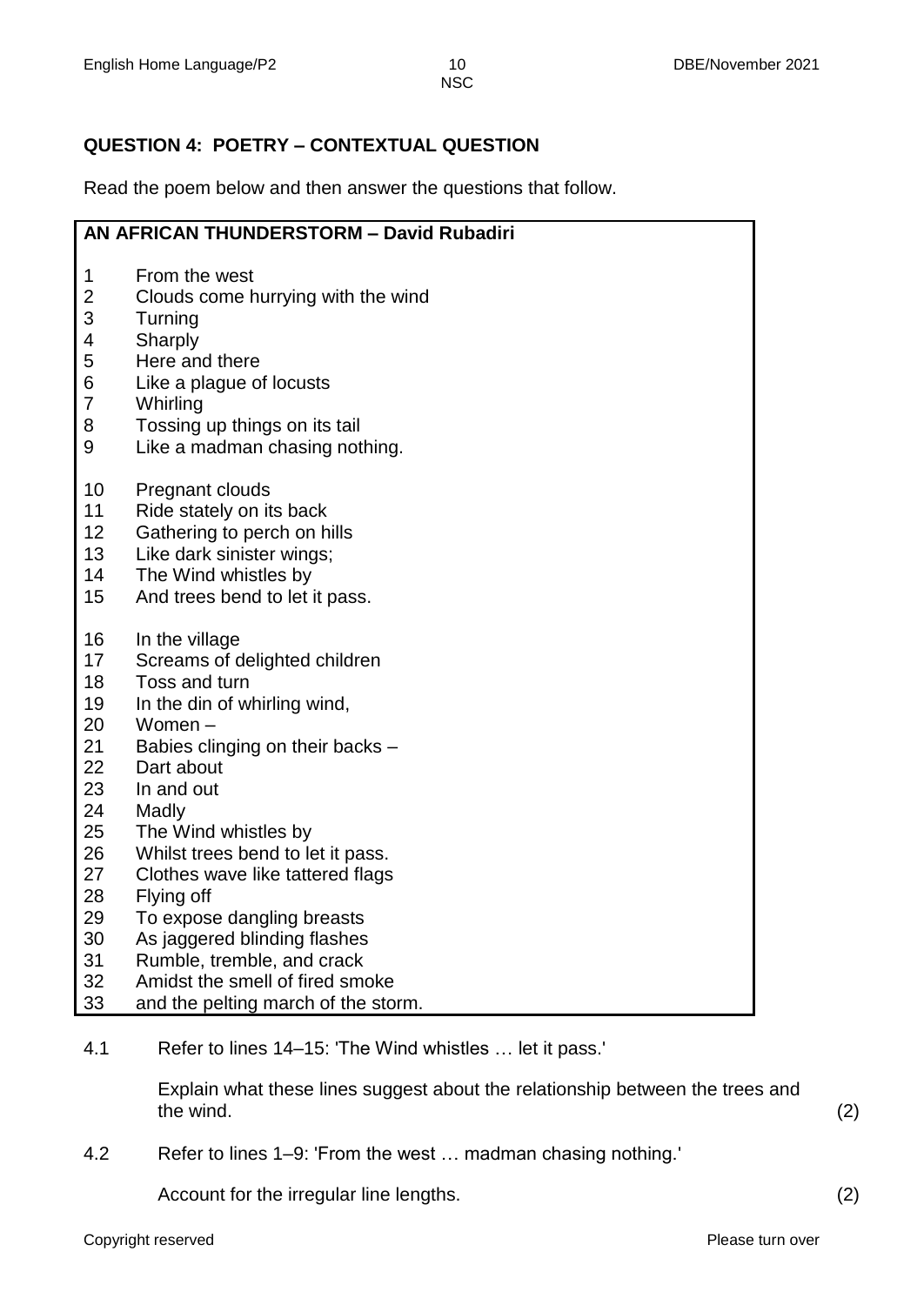4.3 Refer to lines 10–13: 'Pregnant clouds/Ride … dark sinister wings'.

Discuss the effectiveness of the imagery in the context of the poem. (3)

4.4 Refer to lines 30–33: 'As jaggered blinding … of the storm.'

Critically discuss how the sensory images in these lines convey the speaker's message about the power of the storm. (3)

**[10]**

**AND**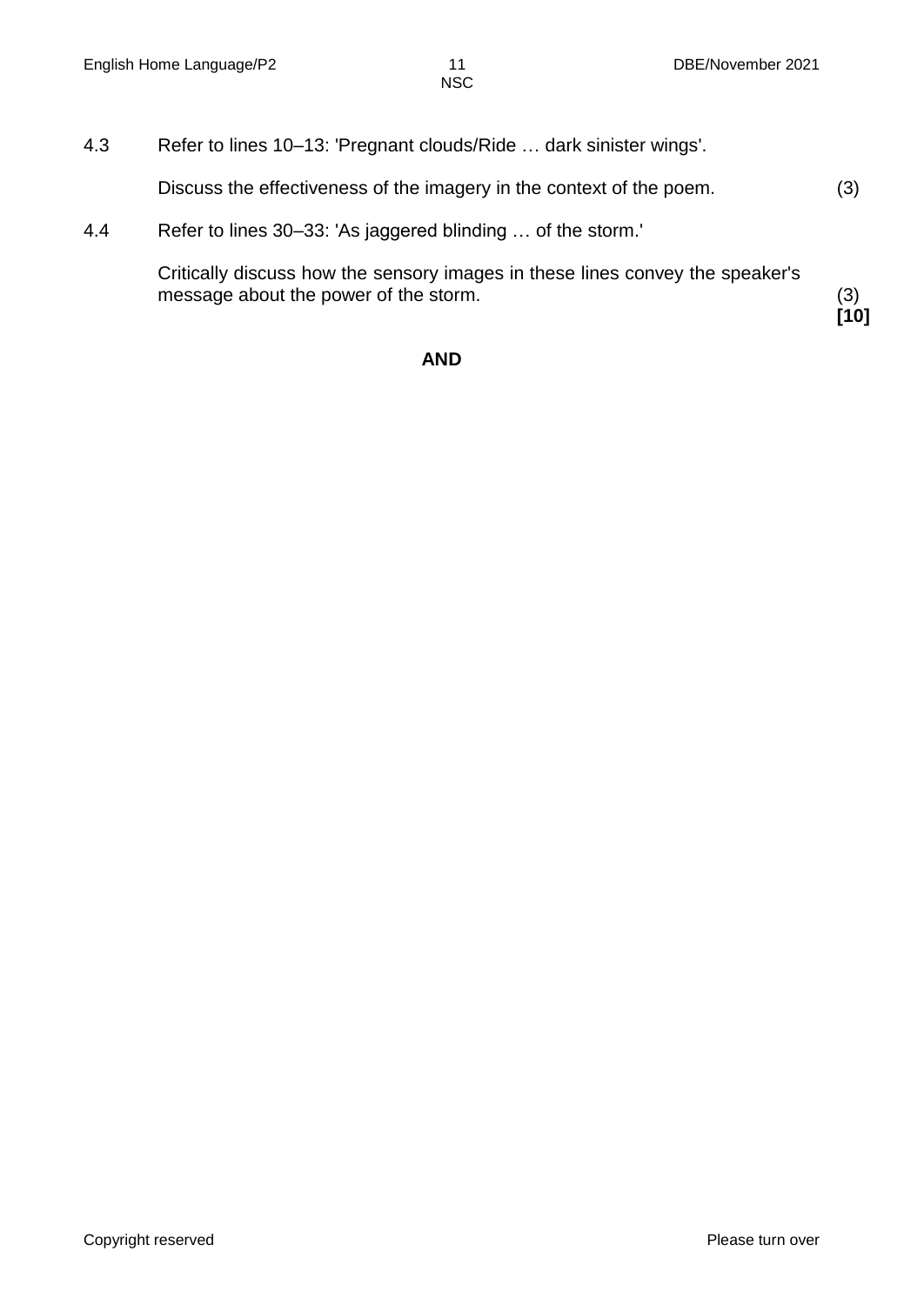#### **UNSEEN POEM (COMPULSORY)**

#### **QUESTION 5: UNSEEN POEM – CONTEXTUAL QUESTION**

Read the poem below and then answer the questions that follow.

#### **NIGHTFALL – BW Vilakazi**

- 1 I watch the darkness falling
- 2 And hills withdraw their shadows:
- 3 The sun, like ochre, reddens.
- 4 The swallows are at rest,
- 5 The sea-wind still and silent;
- 6 Above me fly the bats.
- 7 Now, as the streets are lit,
- 8 I fear the lurking thieves
- 9 Who seek their prey like hunters.
- 10 Here, there is no grass,
- 11 But dust from off the mine-dumps
- 12 Like smoke is drifting skyward.
- 13 Here there is no river
- 14 To shelter lurking frogs
- 15 And harbour water-fowl.
- 16 Here are only people
- 17 Jostling home from labour,
- 18 Herded by dusk, together.
- 5.1 Refer to lines 10–12: 'Here, there is … is drifting skyward.'

What impression of the environment is created by these lines? (2) 5.2 Refer to lines 4–6: 'The swallows are … fly the bats.' Describe the atmosphere that is conveyed in these lines. (2) 5.3 Refer to lines 7–9: 'Now, as the … prey like hunters.' Comment on the effectiveness of the image in these lines. (3)

5.4 By referring to the diction in the last stanza, discuss the speaker's attitude toward life in the city. (3)

**[10]**

**TOTAL SECTION A: 30**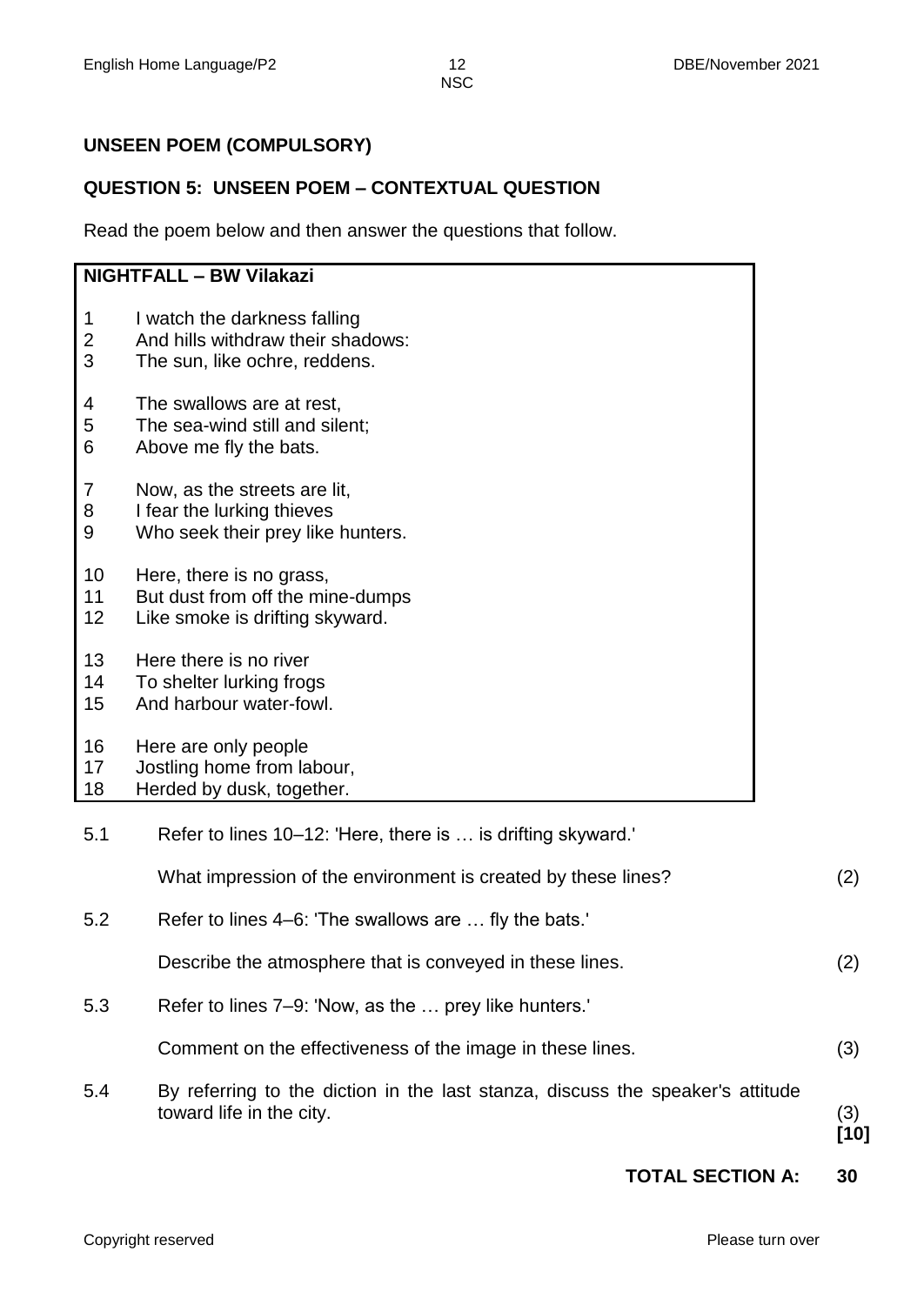#### **SECTION B: NOVEL**

Answer ONLY on the novel you have studied.

#### *THE PICTURE OF DORIAN GRAY* **– Oscar Wilde**

Answer EITHER QUESTION 6 (essay question) OR QUESTION 7 (contextual question).

#### **QUESTION 6:** *THE PICTURE OF DORIAN GRAY* **– ESSAY QUESTION**

The novel exposes the superficial and hypocritical nature of its main characters and the society in which they live.

Critically discuss the extent to which you agree with this statement.

Your response should take the form of a well-constructed essay of 400–450 words (2–2½ pages). **[25]**

#### **QUESTION 7:** *THE PICTURE OF DORIAN GRAY* **– CONTEXTUAL QUESTION**

Read the extracts below and then answer the questions that follow.

#### **EXTRACT A**

'Yes, Dorian, you will always be fond of me. I represent to you all the sins you have never had the courage to commit.'

'What nonsense you talk, Harry!' cried the lad, taking a light from a fire-breathing silver dragon that the waiter had placed on the table. 'Let us go down to the theatre. When Sibyl comes on the stage you will have a new ideal of life. She will represent something to you that you have never known.' 5

'I have known everything,' said Lord Henry, with a tired look in his eyes, 'but I am always ready for a new emotion. I am afraid, however, that, for me at any rate, there is no such thing. Still, your wonderful girl may thrill me. I love acting. It is so much more real than life. Let us go. Dorian, you will come with me. I am so sorry, Basil, but there is only room for two in the brougham. You must follow us in a hansom.' 10

They got up and put on their coats, sipping their coffee standing. The painter was silent and preoccupied. There was a gloom over him. He could not bear this marriage, and yet it seemed to him to be better than many other things that might have happened. After a few minutes they all passed downstairs. He drove off by himself, as had been arranged, and watched the flashing lights of the little brougham in front of him. A strange sense of loss came over him. He felt that Dorian Gray would never again be to him all that he had been in the past. Life had come between them … His eyes darkened, and the crowded, flaring streets became blurred to his eyes. When the cab drew up at the theatre, it seemed to him that he had grown years older. 15 20

[Chapter 6]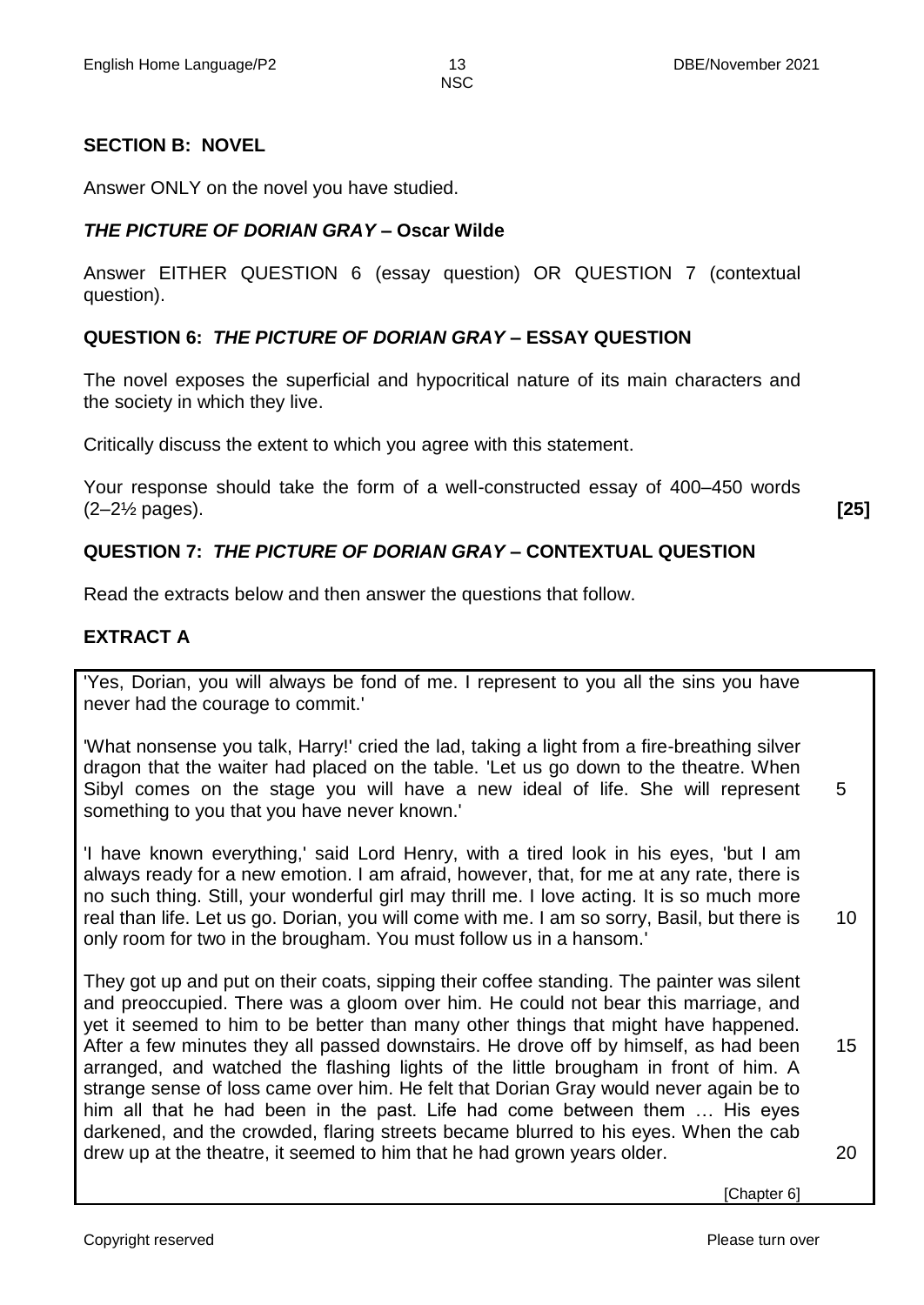| AND |                                                                                                                    |     |
|-----|--------------------------------------------------------------------------------------------------------------------|-----|
|     | Comment on how these lines influence your response to Basil's current state<br>of mind.                            | (3) |
| 7.5 | Refer to lines 18–20: 'Life had come  grown years older.'                                                          |     |
|     | Critically discuss what Sibyl represents to Dorian.                                                                | (3) |
| 7.4 | Refer to lines 4–6: 'When Sibyl comes  have never known.'                                                          |     |
| 7.3 | Discuss the significance of the reference to Dorian as a 'lad' (line 3) in the<br>context of the novel as a whole. | (3) |
|     | Explain what the travel arrangements made by Lord Henry reveal about him.                                          | (3) |
| 7.2 | Refer to lines 10-11: 'Dorian, you will  in a hansom.'                                                             |     |
| 7.1 | Place the extract in context.                                                                                      | (3) |

#### **EXTRACT B**

At last the door opened, and his servant entered. He turned glazed eyes upon him.

'Mr Campbell, sir,' said the man.

A sigh of relief broke from his parched lips, and the colour came back to his cheeks.

'Ask him to come in at once, Francis.' He felt that he was himself again. His mood of cowardice had passed away.

The man bowed, and retired. In a few moments Alan Campbell walked in, looking very stern and rather pale, his pallor being intensified by his coal-black hair and dark eyebrows.

'Alan! this is kind of you. I thank you for coming.'

'I had intended never to enter your house again, Gray. But you said it was a matter of life and death.' His voice was hard and cold. He spoke with slow deliberation. There was a look of contempt in the steady searching gaze that he turned on Dorian. He kept his hands in the pockets of his Astrakhan coat, and seemed not to have noticed the gesture with which he had been greeted. 10

'Yes: it is a matter of life and death, Alan, and to more than one person. Sit down.'

Campbell took a chair by the table, and Dorian sat opposite to him. The two men's eyes met. In Dorian's there was infinite pity. He knew that what he was going to do was dreadful.

[Chapter 14]

5

15

Copyright reserved **Please turn over the Copyright reserved** Please turn over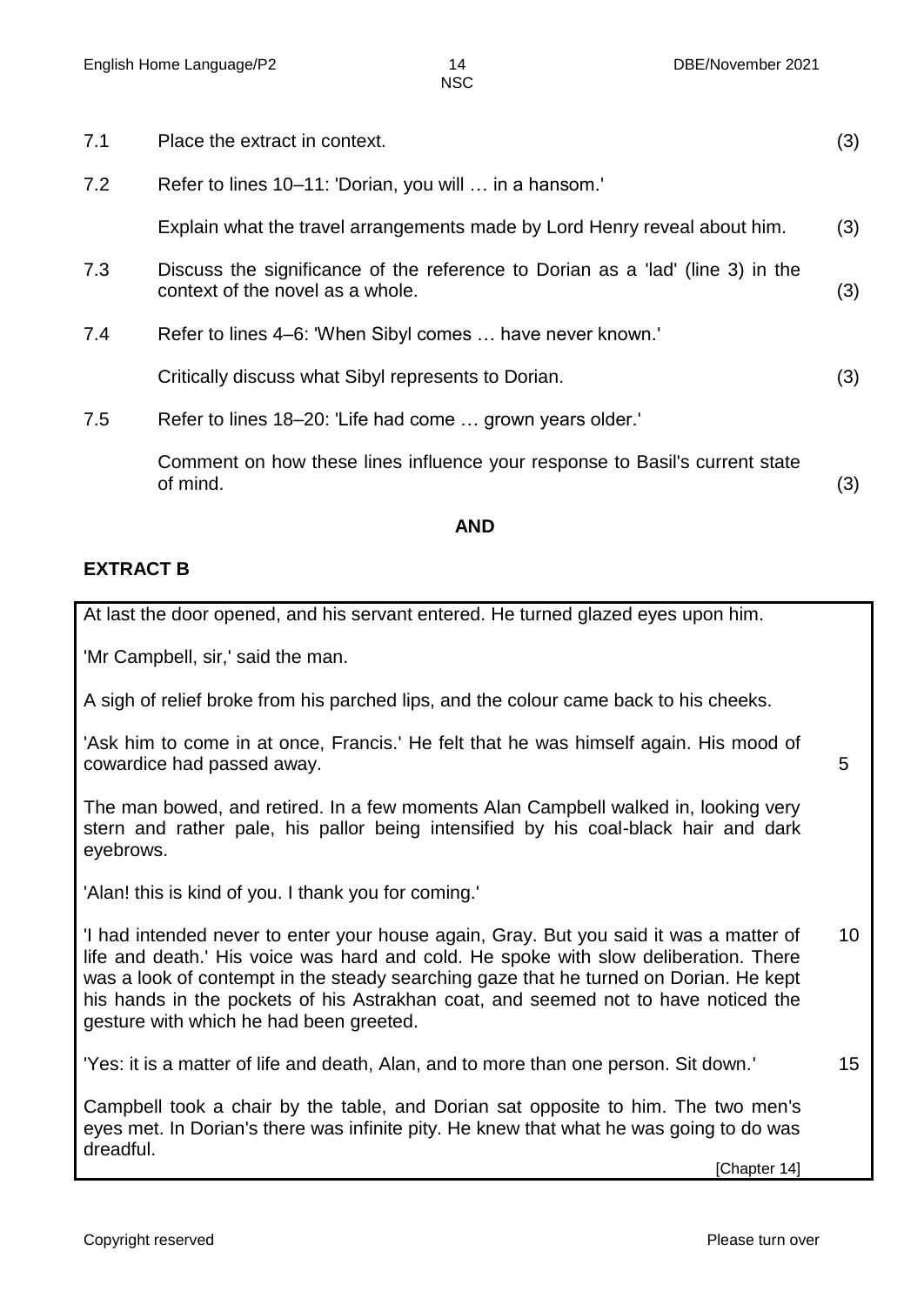**[25]**

7.6 Account for Alan Campbell's presence in Dorian's home. (3) 7.7 Refer to lines 10–12: 'I had intended … turned on Dorian.' Based on your knowledge of the novel as a whole, comment on whether Alan Campbell's reaction to Dorian is justified. (3) 7.8 Refer to lines 16–18: 'The two men's … do was dreadful.' Using these lines as a starting point, comment on Dorian's state of morality in

the novel as a whole.  $(4)$ 

Copyright reserved **Please** turn over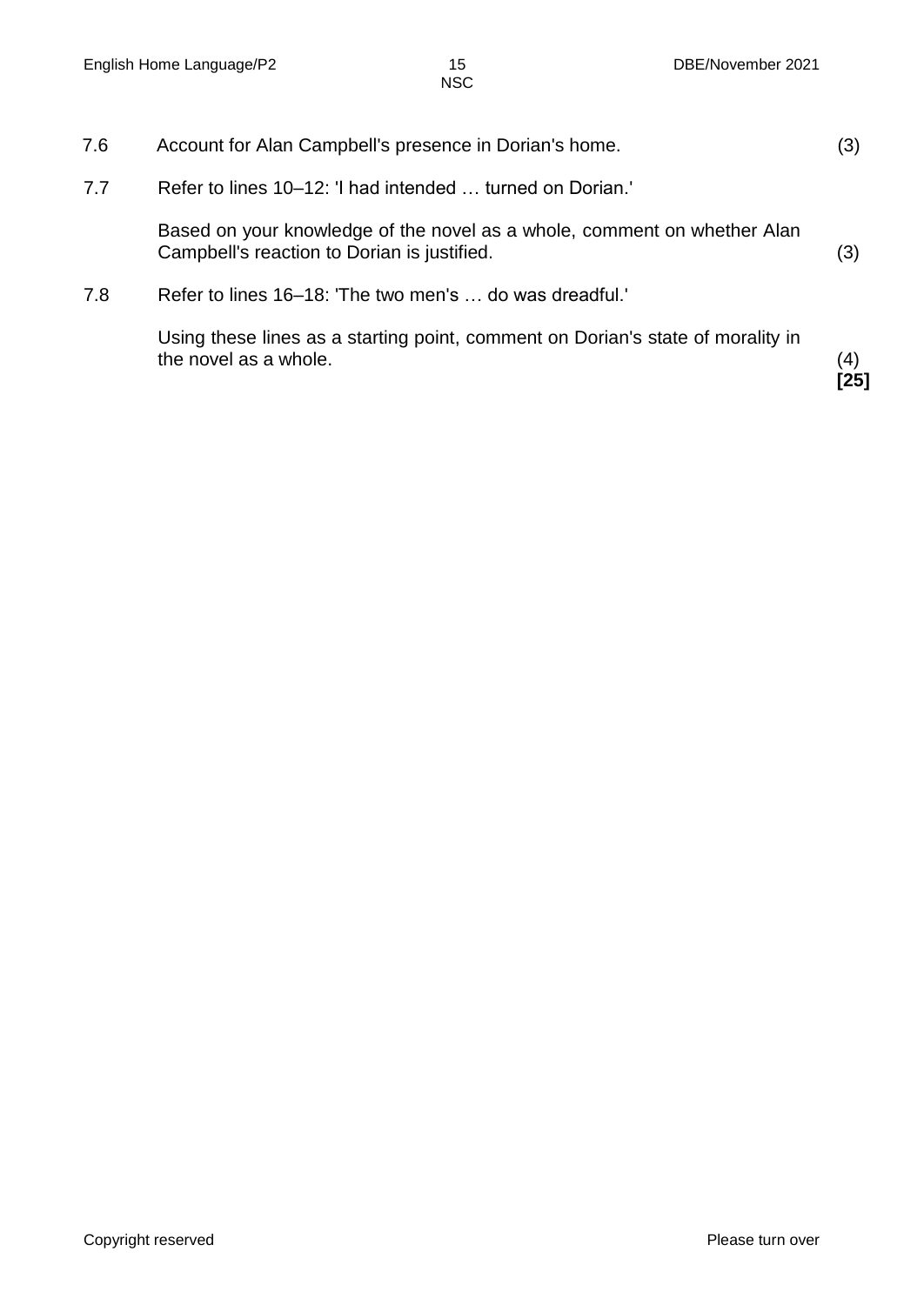#### *LIFE OF PI* **– Yann Martel**

Answer EITHER QUESTION 8 (essay question) OR QUESTION 9 (contextual question).

#### **QUESTION 8:** *LIFE OF PI* **– ESSAY QUESTION**

Pi's ability to endure his ordeal may be attributed to his relationships with Richard Parker, his mother and the French cook.

Critically discuss the extent to which you agree with the above statement.

Your response should take the form of a well-constructed essay of 400–450 words (2–2½ pages). **[25]**

#### **QUESTION 9:** *LIFE OF PI* **– CONTEXTUAL QUESTION**

Read the extracts below and then answer the questions that follow.

#### **EXTRACT C**

I looked at him, full of fearful wonder. There being no immediate threat, my breath slowed down, my heart stopped knocking about in my chest, and I began to regain my senses.

I had to tame him. It was at that moment that I realised this necessity. It was not a question of him or me, but of him *and* me. We were, literally and figuratively, in the same boat. We would live  $-$  or we would die  $-$  together. He might be killed in an accident, or he could die shortly of natural causes, but it would be foolish to count on such an eventuality. More likely the worst would happen: the simple passage of time, in which his animal toughness would easily outlast my human frailty. Only if I tamed him could I possibly trick him into dying first, if we had to come to that sorry business. 5 10

But there's more to it. I will come clean. I will tell you a secret: a part of me was glad about Richard Parker. A part of me did not want Richard Parker to die at all, because if he died I would be left alone with despair, a foe even more formidable than a tiger. If I still had the will to live, it was thanks to Richard Parker. He kept me from thinking too much about my family and my tragic circumstances. He pushed me to go on living. I hated him for it, yet at the same time I was grateful. I *am* grateful. It's the plain truth: without Richard Parker, I wouldn't be alive today to tell you my story. 15

[Chapter 57]

9.1 Refer to line 4: 'I had to tame him.'

Explain how Pi gained the knowledge that enabled him to tame Richard Parker. (3)

9.2 Refer to line 1: 'I looked at him, full of fearful wonder.'

Account for Pi's contradictory response toward Richard Parker. (3)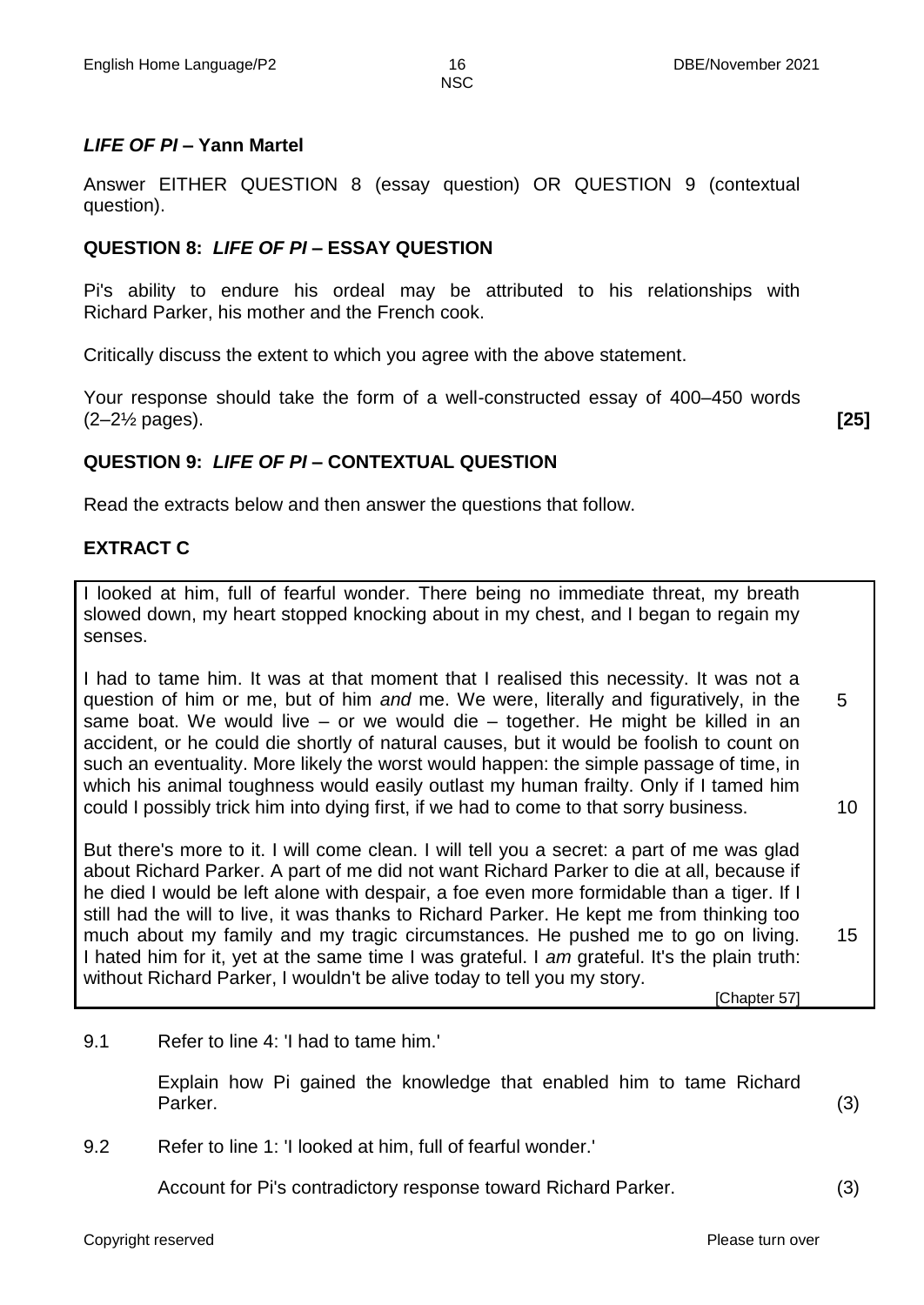9.3 Refer to lines 8–10: 'More likely the … that sorry business.'

Comment on how these lines influence your response to Pi's current state of  $\text{mind.} \tag{3}$ 

9.4 Pi states that 'despair (is) a foe even more formidable than a tiger' (line 13).

Discuss the reasons for Pi's statement. (3)

#### **AND**

#### **EXTRACT D**

By the time morning came, my grim decision was taken. I preferred to set off and perish in search of my own kind than to live a lonely half-life of physical comfort and spiritual death on this murderous island. I filled my stores with fresh water and I drank like a camel. I ate algae throughout the day until my stomach could take no more. I killed and skinned as many meerkats as would fit in the locker and on the floor of the lifeboat. I reaped dead fish from the ponds. With the hatchet I hacked off a large mass of algae and worked a rope through it, which I tied to the boat. I could not abandon Richard Parker. To leave him would mean to kill him. He would not survive the first night. Alone in my lifeboat at sunset I would know that he was burning alive. Or that he had thrown himself in the sea, where he would drown. I waited for his return. I knew he would not be late. When he was aboard, I pushed us off. For a few hours the currents kept us near the island. The noises of the sea bothered me. And I was no longer used to the rocking motions of the boat. The night went by slowly. In the morning the island was gone, as was the mass of algae we had been towing. As soon as night had fallen, the algae had dissolved the rope with its acid. The sea was heavy, the sky grey. [Chapter 92] 5 10 15 9.5 Refer to line 1: 'By the time morning came, my grim decision was taken.' Explain what prompted Pi to make his decision. (3) 9.6 Refer to lines 13–14: 'The noises of … of the boat.' Explain why Pi's reaction might be regarded as ironic. (3) 9.7 Refer to line 8: 'I could not abandon Richard Parker.' Discuss the significance of Pi's decision not to abandon Richard Parker. (3) 9.8 Refer to line 17: 'The sea was heavy, the sky grey.' Critically discuss how the description of the sea parallels moments in Pi's life. (4) **[25]**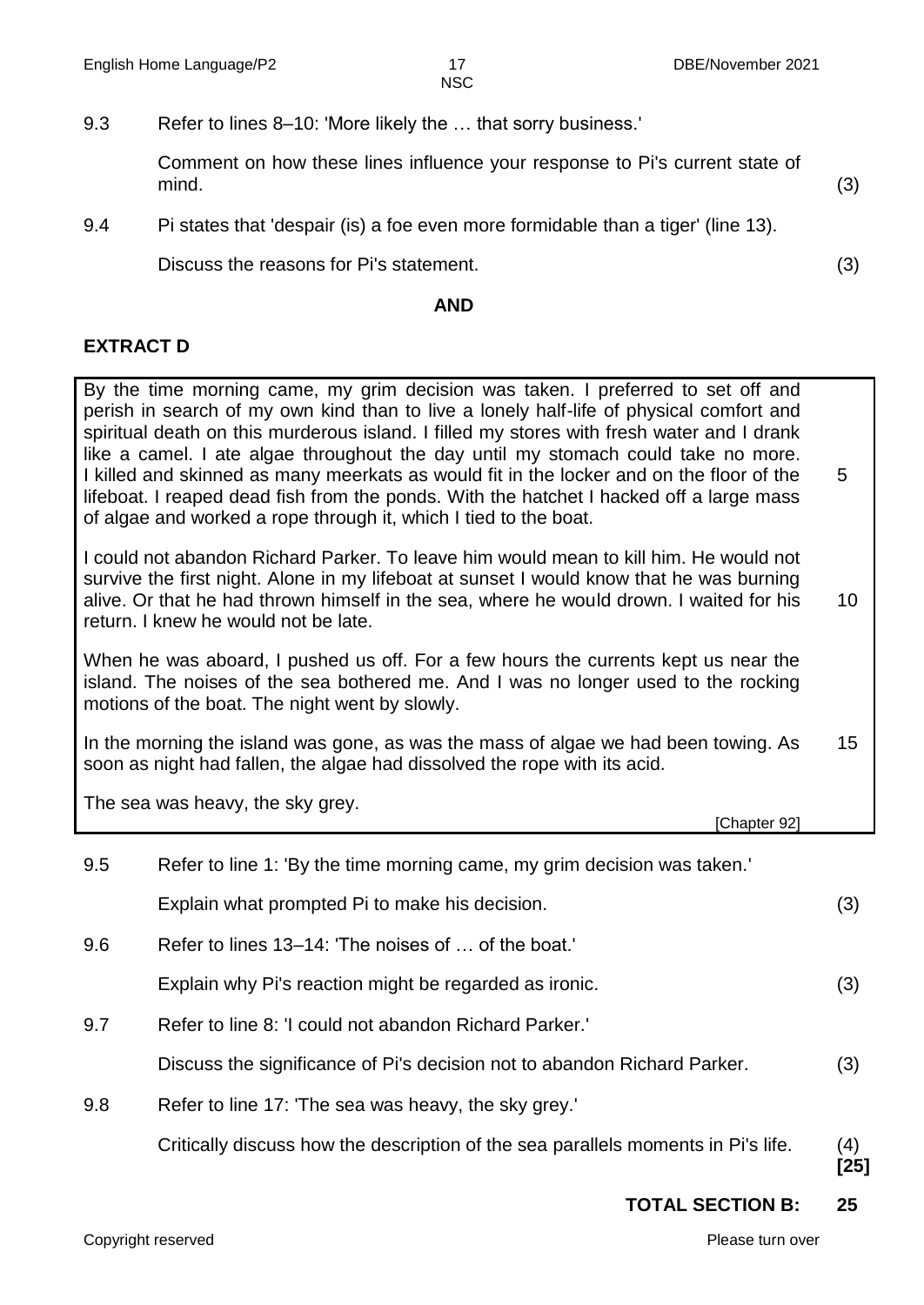#### **SECTION C: DRAMA**

Answer ONLY on the play you have studied.

#### *HAMLET* **– William Shakespeare**

Answer EITHER QUESTION 10 (essay question) OR QUESTION 11 (contextual question).

#### **QUESTION 10:** *HAMLET* **– ESSAY QUESTION**

Deception and manipulation are central to the tragic consequences in the play, *Hamlet*.

Critically discuss the extent to which you agree with the above statement.

Your response should take the form of a well-constructed essay of 400–450 words (2–2½ pages). **[25]**

#### **QUESTION 11:** *HAMLET* **– CONTEXTUAL QUESTION**

Read the extracts below and then answer the questions that follow.

#### **EXTRACT E**

| <b>OPHELIA</b>                                    |    |
|---------------------------------------------------|----|
| My lord, as I was sewing in my closet,            |    |
| Lord Hamlet, with his doublet all unbraced,       |    |
| No hat upon his head, his stockings fouled,       |    |
| Ungart'red, and down-gyvéd to his ankle,          |    |
| Pale as his shirt, his knees knocking each other, | 5  |
| And with a look so piteous in purport             |    |
| As if he had been looséd out of hell              |    |
| To speak of horrors, he comes before me.          |    |
| <b>POLONIUS</b>                                   |    |
| Mad for thy love?                                 |    |
| <b>OPHELIA</b>                                    |    |
| My lord, I do not know,                           | 10 |
| But truly I do fear it.                           |    |
| <b>POLONIUS</b>                                   |    |
| What said he?                                     |    |
| <b>OPHELIA</b>                                    |    |
| He took me by the wrist, and held me hard,        |    |
| Then goes he to the length of all his arm,        |    |
| And with his other hand thus o'er his brow,       | 15 |
| He falls to such perusal of my face               |    |
| As he would draw it. Long stayed he so.           |    |
| At last, a little shaking of mine arm,            |    |
| And thrice his head thus waving up and down,      |    |
| He raised a sigh so piteous and profound          | 20 |
| As it did seem to shatter all his bulk,           |    |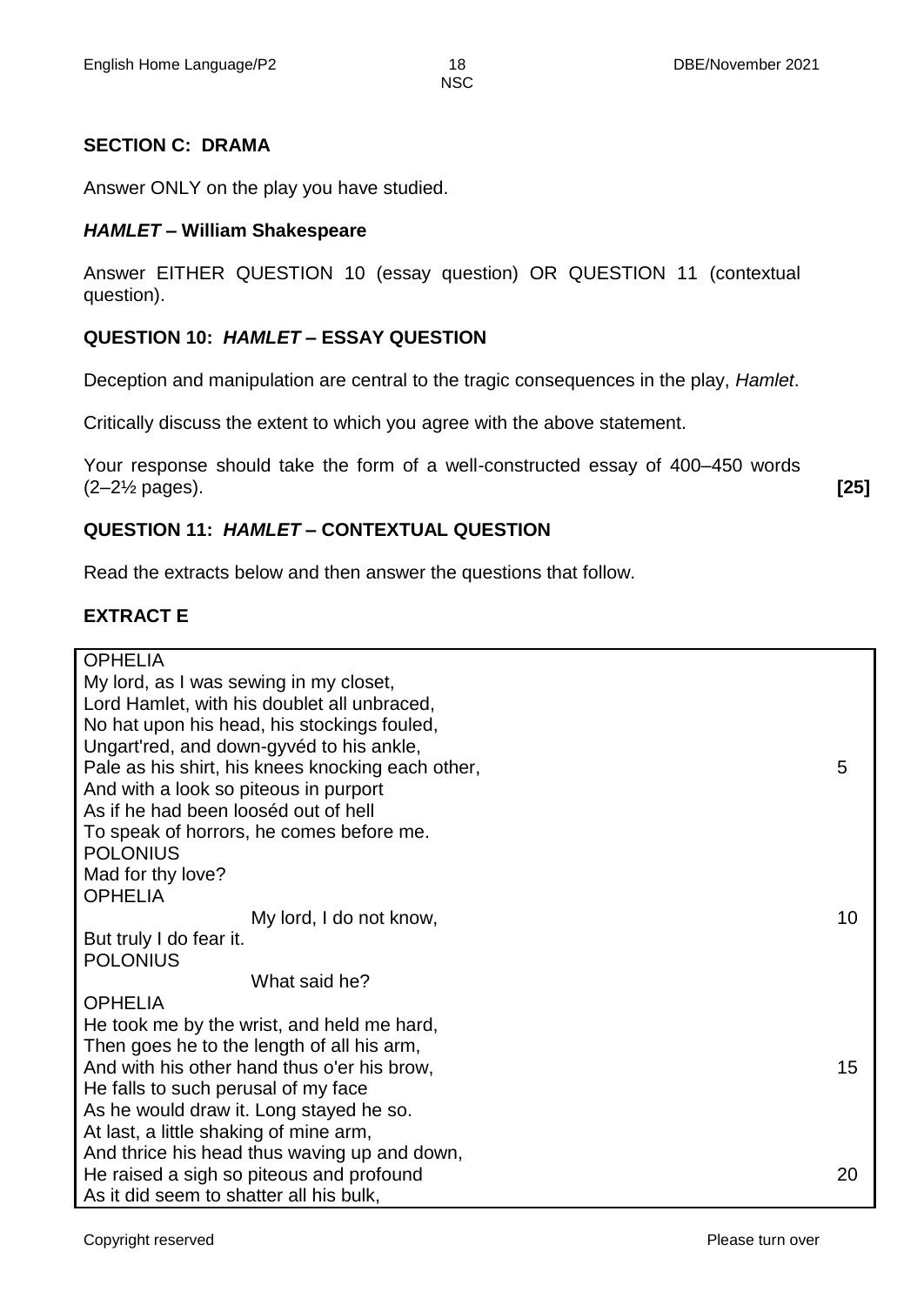And end his being. That done, he lets me go, And with his head over his shoulder turned He seemed to find his way without his eyes, For out adoors he went without their helps, And to the last bended their light on me. POLONIUS Come, go with me. I will go seek the king. This is the very ecstasy of love, Whose violent property fordoes itself, And leads the will to desperate undertakings, As oft as any passion under heaven That does afflict our natures. I am sorry … What, have you given him any hard words of late? **OPHELIA** No, my good lord, but as you did command I did repel his letters, and denied His access to me. [Act 2, Scene 1] 25 30 35

- 11.1 Refer to lines 1–8: 'My lord, as … comes before me.' Account for Hamlet's physical and emotional state in these lines. (3)
- 11.2 Discuss whether Ophelia's behaviour in this extract is consistent with her behaviour elsewhere in the play. (3) behaviour elsewhere in the play.
- 11.3 Refer to lines 27–33: 'Come, go with … words of late?'

Explain what these lines reveal about Polonius's character. (3)

#### **AND**

### **EXTRACT F**

| <b>LAERTES</b>                                              |    |  |
|-------------------------------------------------------------|----|--|
| I thank you, keep the door. O thou vile king,               |    |  |
| Give me my father.                                          |    |  |
| <b>GERTRUDE</b>                                             |    |  |
| Calmly, good Laertes.                                       |    |  |
| <b>LAERTES</b>                                              |    |  |
| That drop of blood that's calm proclaims me bastard,        |    |  |
| Cries cuckold to my father, brands the harlot,              | 5  |  |
| Even here, between the chaste unsmirchéd brows              |    |  |
| Of my true mother.                                          |    |  |
| He moves towards them; the Queen throws herself in his path |    |  |
| <b>CLAUDIUS</b>                                             |    |  |
| What is the cause, Laertes,                                 |    |  |
| That thy rebellion looks so giant-like?                     | 10 |  |
| Let him go Gertrude, do not fear our person,                |    |  |
| There's such divinity doth hedge a king,                    |    |  |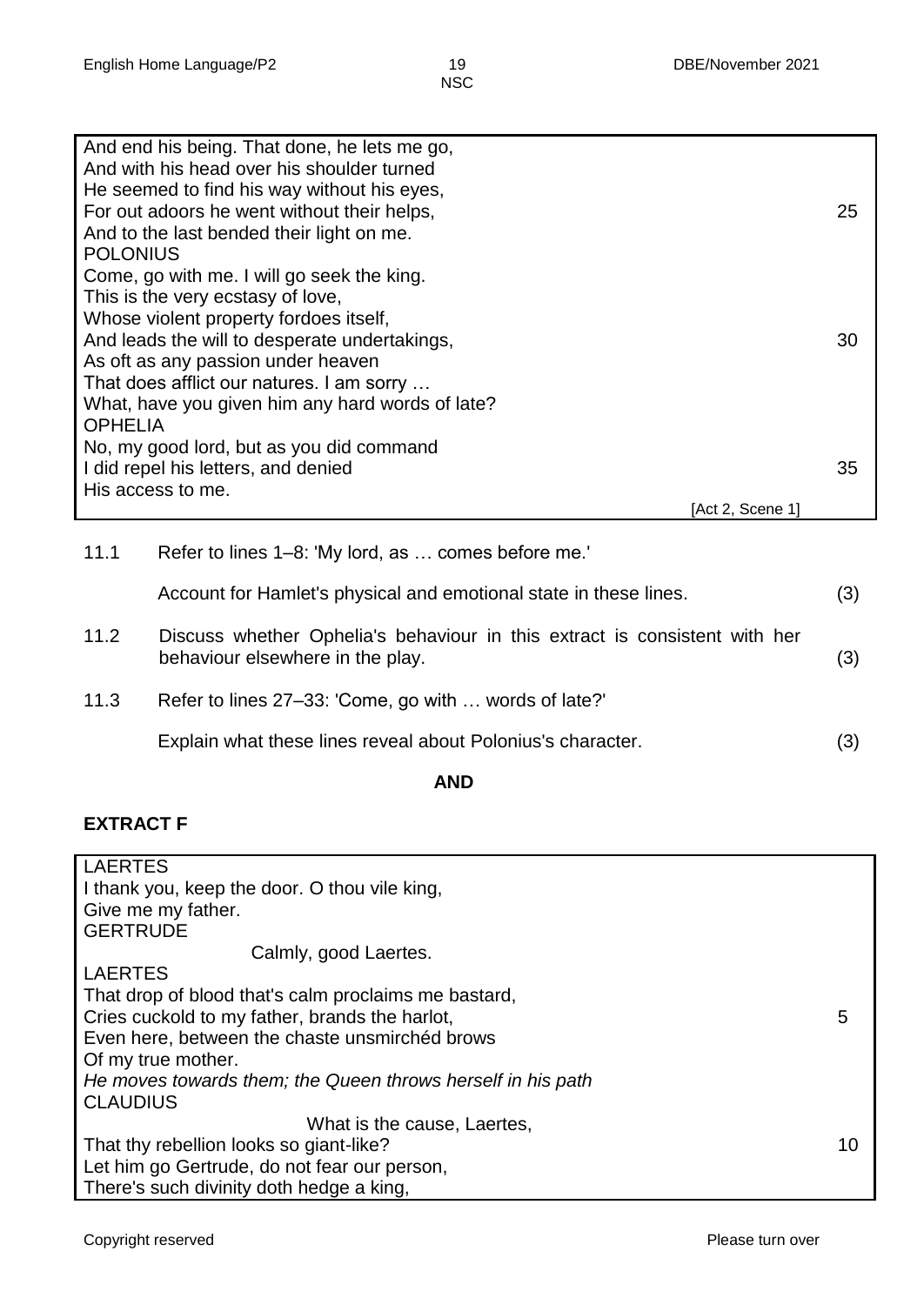That treason can but peep to what it would, Acts little of his will. Tell me, Laertes, Why thou art thus incensed–let him go, Gertrude– Speak, man. LAERTES Where is my father? **CLAUDIUS** Dead. **GERTRUDE** But not by him. **CLAUDIUS** Let him demand his fill. LAERTES How came he dead? I'll not be juggled with. To hell allegiance! Vows to the blackest devil! Conscience and grace to the profoundest pit! I dare damnation. To this point I stand, That both the worlds I give to negligence, Let come what comes, only I'll be revenged Most thoroughly for my father. … CLAUDIUS Laertes, I must commune with your grief, Or you deny me right. Go but apart, Make choice of whom your wisest friends you will, And they shall hear and judge 'twixt you and me. [Act 4, Scene 5] 15 20 25 30 11.4 Place this extract in context. (3) 11.5 Refer to lines 11–14: 'Let him go … of his will.' Discuss the irony of Claudius's words. (3) 11.6 Refer to lines 28–29: 'Laertes, I must … deny me right.' If you were the director of a production of *Hamlet,* how would you instruct the actor to deliver these lines? Motivate your instructions with reference to both body language and tone. (3) 11.7 Refer to line 8: *'He moves toward them; the Queen throws herself in his path'*. Using this line as a starting point, and based on your knowledge of the play as a whole, critically comment on the nature of Gertrude's loyalty. (3) 11.8 Refer to lines 26–27: 'Let come what … for my father.' Critically discuss how the concepts of revenge and duty are linked in the play. (4) **[25]**

**NSC**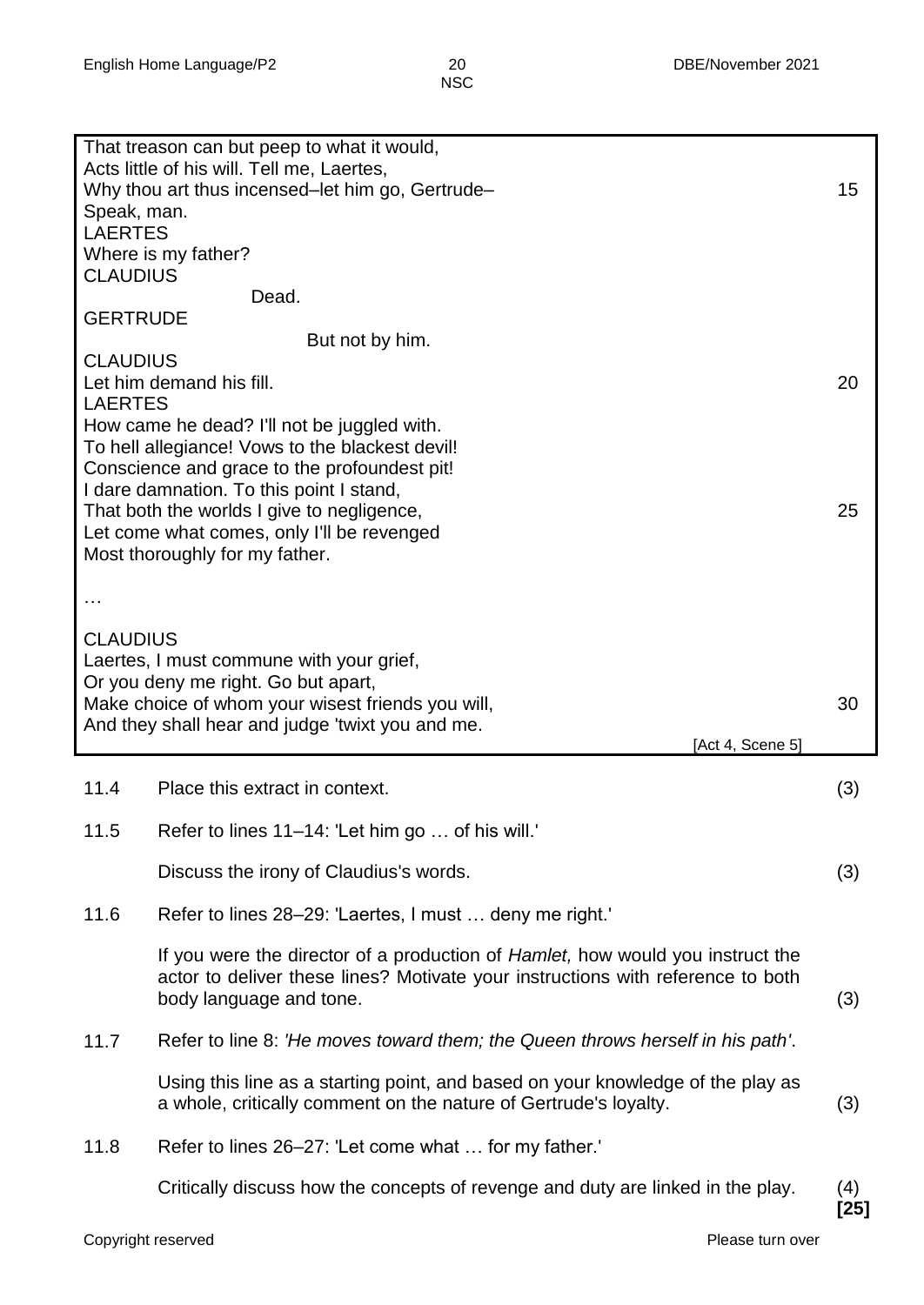#### *OTHELLO* **– William Shakespeare**

Answer EITHER QUESTION 12 (essay question) OR QUESTION 13 (contextual question).

#### **QUESTION 12:** *OTHELLO* **– ESSAY QUESTION**

Deception and manipulation are central to the tragic consequences in the play, *Othello*.

Critically discuss the extent to which you agree with the above statement.

Your response should take the form of a well-constructed essay of 400–450 words (2–2½ pages). **[25]**

#### **QUESTION 13:** *OTHELLO* **– CONTEXTUAL QUESTION**

Read the extracts below and then answer the questions that follow.

#### **EXTRACT G**

| <b>DUKE</b>                                                |    |
|------------------------------------------------------------|----|
| Be it as you shall privately determine,                    |    |
| Either for stay or going. The affair cries haste,          |    |
| And speed must answer. You must hence tonight.             |    |
| <b>DESDEMONA</b>                                           |    |
| Tonight, my lord?                                          |    |
| <b>DUKE</b>                                                |    |
| This night.                                                | 5  |
| <b>OTHELLO</b>                                             |    |
| With all my heart.                                         |    |
| <b>DUKE</b>                                                |    |
| At ten in the morning here we'll meet again.               |    |
| Othello, leave some officer behind,                        |    |
| And he shall our commission bring to you,                  |    |
| With such things else of quality and respect               | 10 |
| As doth concern you.                                       |    |
| <b>OTHELLO</b>                                             |    |
| So please your grace, my ancient-                          |    |
| A man he is of honesty and trust.                          |    |
| To his conveyance I assign my wife,                        |    |
| With what else needful your good Grace shall think         | 15 |
| To be sent after me.                                       |    |
| <b>DUKE</b>                                                |    |
| Let it be so.                                              |    |
| Good night to everyone. (To Brabantio) And, noble signior, |    |
| If virtue no delighted beauty lack,                        |    |
| Your son-in-law is far more fair than black.               | 20 |
| <b>1 SENATOR</b>                                           |    |
| Adieu, brave Moor. Use Desdemona well.                     |    |
| <b>BRABANTIO</b>                                           |    |
| Look to her, Moor, if thou hast eyes to see.               |    |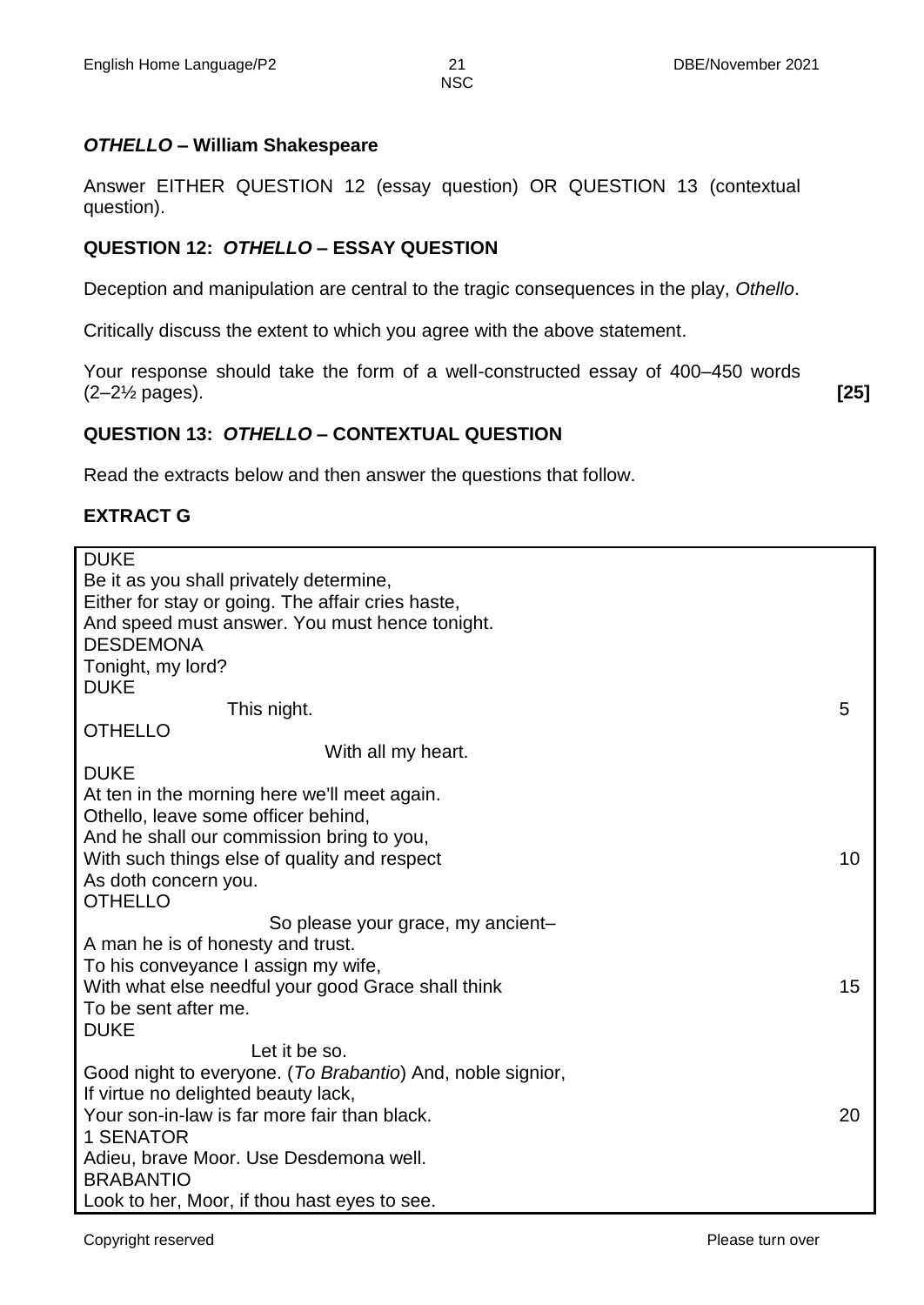| <b>OTHELLO</b> | She has deceived her father, and may thee.<br>Duke, Senators, Brabantio, Officers and Attendants off<br>My life upon her faith! Honest lago,                                                                                                                                                                   | 25  |
|----------------|----------------------------------------------------------------------------------------------------------------------------------------------------------------------------------------------------------------------------------------------------------------------------------------------------------------|-----|
|                | My Desdemona must I leave to thee.<br>I prithee let thy wife attend on her,<br>And bring them after in the best advantage.<br>Come, Desdemona, I have but an hour<br>Of love, of worldly matters and direction,<br>To spend with thee. We must obey the time.<br>Othello and Desdemona off<br>[Act 1, Scene 3] | 30  |
| 13.1           | Refer to lines 2-3: 'The affair cries  must hence tonight.'                                                                                                                                                                                                                                                    |     |
|                | Account for the urgency of the Duke's command.                                                                                                                                                                                                                                                                 | (3) |
| 13.2           | Refer to line 6: 'With all my heart.'                                                                                                                                                                                                                                                                          |     |
|                | What does this line suggest about the role that duty and honour play in<br>Othello's life?                                                                                                                                                                                                                     | (3) |
| 13.3           | Refer to lines 18-20: 'And, noble signior,  fair than black.'                                                                                                                                                                                                                                                  |     |
|                | Using these lines as a starting point, explain the different attitudes the Duke<br>and Brabantio display toward Othello.                                                                                                                                                                                       | (3) |
| 13.4           | Refer to lines 22-23: 'Look to her  and may thee.'                                                                                                                                                                                                                                                             |     |
|                | Discuss how lago will use these lines in his plotting against Othello.                                                                                                                                                                                                                                         | (3) |
| 13.5           | Refer to line 25: 'My life upon her faith!'                                                                                                                                                                                                                                                                    |     |
|                | Discuss the irony of Othello's statement in the context of the play.                                                                                                                                                                                                                                           | (3) |

### **AND**

## **EXTRACT H**

| <b>EMILIA</b>                                   |   |
|-------------------------------------------------|---|
| Is not this man jealous?                        |   |
| <b>DESDEMONA</b>                                |   |
| I ne'er saw this before.                        |   |
| Sure, there's some wonder in this handkerchief. |   |
| I am most unhappy in the loss of it.            |   |
| <b>EMILIA</b>                                   |   |
| Tis not a year or two shows us a man.           | 5 |
| They are all but stomachs, and we all but food; |   |
| They eat us hungerly, and when they are full,   |   |
| They belch us.                                  |   |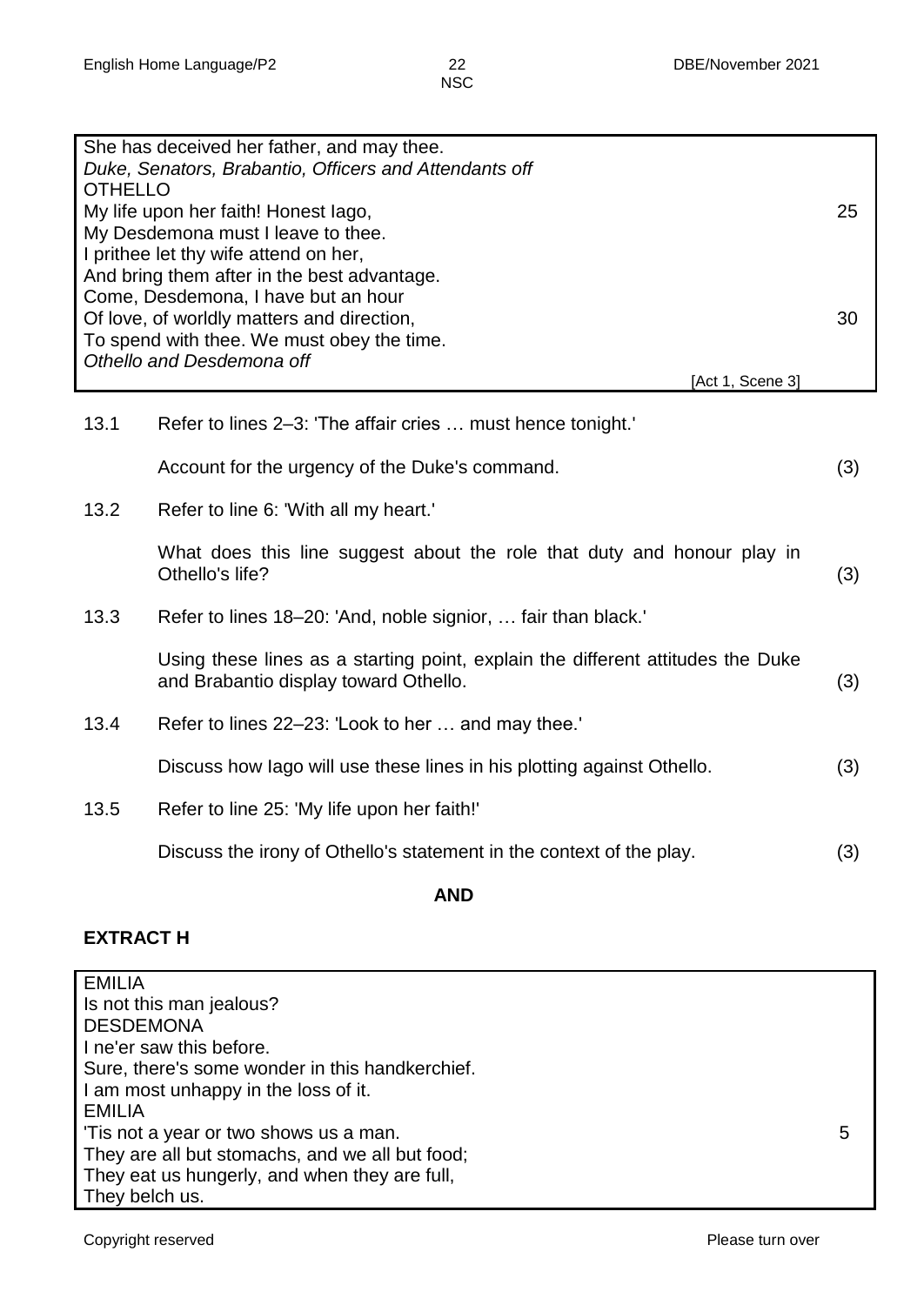|                                                 | <b>Enter lago and Cassio</b>                                                    |                  |     |
|-------------------------------------------------|---------------------------------------------------------------------------------|------------------|-----|
|                                                 | Look you, Cassio and my husband.                                                |                  | 10  |
| <b>IAGO</b>                                     |                                                                                 |                  |     |
|                                                 | There is no other way; 'tis she must do it.                                     |                  |     |
|                                                 | And lo, the happiness! Go, and importune her.                                   |                  |     |
| <b>DESDEMONA</b>                                |                                                                                 |                  |     |
|                                                 | How now, good Cassio! What's the news with you?                                 |                  |     |
| <b>CASSIO</b>                                   |                                                                                 |                  |     |
|                                                 | Madam, my former suit. I do beseech you                                         |                  |     |
|                                                 | That by your virtuous means I may again                                         |                  |     |
|                                                 | Exist and be a member of his love,                                              |                  |     |
|                                                 | Whom I with all the office of my heart                                          |                  |     |
|                                                 | Entirely honour. I would not be delayed.                                        |                  |     |
|                                                 | If my offence be of such mortal kind                                            |                  |     |
|                                                 | That neither service past, nor present sorrows,                                 |                  |     |
|                                                 | Nor purposed merit in futurity,                                                 |                  |     |
|                                                 | Can ransom me into his love again,                                              |                  |     |
|                                                 | But to know so must be my benefit.                                              |                  |     |
|                                                 | So shall I clothe me in a forced content,                                       |                  |     |
|                                                 | And shut myself up in some other course                                         |                  | 25  |
|                                                 | To fortune's alms.                                                              |                  |     |
| <b>DESDEMONA</b>                                |                                                                                 |                  |     |
|                                                 | Alas, thrice-gentle Cassio,                                                     |                  |     |
|                                                 | My advocation is not now in tune.                                               |                  |     |
|                                                 | My lord is not my lord, nor should I know him,                                  |                  |     |
|                                                 | Were he in favour as in humour altered.                                         |                  | 30  |
| So help me every spirit sanctified              |                                                                                 |                  |     |
|                                                 | As I have spoken for you all my best                                            |                  |     |
|                                                 | And stood within the blank of his displeasure                                   |                  |     |
| For my free speech! You must awhile be patient. |                                                                                 |                  | 35  |
|                                                 | What I can do, I will; and more I will                                          |                  |     |
|                                                 | Than for myself I dare. Let that suffice you.                                   |                  |     |
|                                                 |                                                                                 | [Act 3, Scene 4] |     |
|                                                 |                                                                                 |                  |     |
| 13.6                                            | Place this extract in context.                                                  |                  | (3) |
|                                                 |                                                                                 |                  |     |
| 13.7                                            | Refer to lines 5–8: 'Tis not a  They belch us.'                                 |                  |     |
|                                                 | If you were the director of a production of Othello, how would you instruct the |                  |     |
|                                                 | actor to deliver these lines? Motivate your instructions with reference to both |                  |     |
|                                                 | body language and tone.                                                         |                  | (3) |
|                                                 |                                                                                 |                  |     |

13.8 Refer to lines 29–30: 'My lord is … in humour altered.'

Critically discuss the extent to which the changes in Othello's character can be attributed to external forces. (4)

**[25]**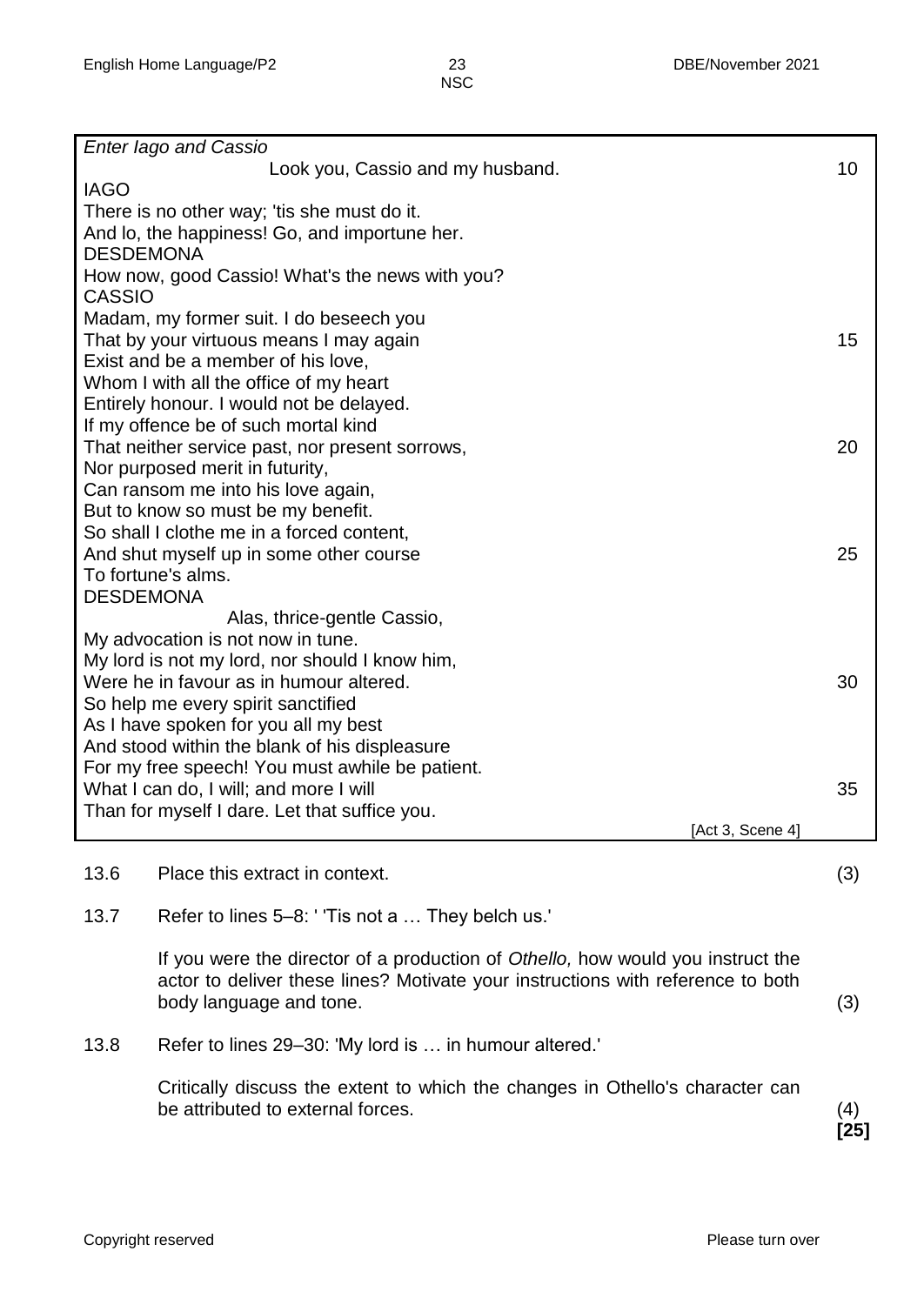#### *THE CRUCIBLE* **– Arthur Miller**

Answer EITHER QUESTION 14 (essay question) OR QUESTION 15 (contextual question).

#### **QUESTION 14:** *THE CRUCIBLE* **– ESSAY QUESTION**

Deception and manipulation are central to the tragic consequences in the play, *The Crucible*.

Critically discuss the extent to which you agree with this statement.

Your response should take the form of a well-constructed essay of 400–450 words (2–2½ pages). **[25]**

#### **QUESTION 15:** *THE CRUCIBLE* **– CONTEXTUAL QUESTION**

Read the extracts below and then answer the questions that follow.

#### **EXTRACT I**

| <b>MARY</b>      | You must see it, sir, it's God's work we do. So I'll be gone every day for   |    |
|------------------|------------------------------------------------------------------------------|----|
|                  | some time. I'm $-$ I am an official of the court, they say, and I – (She has |    |
|                  | been edging toward offstage.)                                                |    |
| <b>PROCTOR</b>   | I'll official you! (He strides to the mantel, takes down the whip hanging    |    |
|                  | there.)                                                                      | 5  |
| <b>MARY</b>      | (terrified, but coming erect, striving for her authority): I'll not stand    |    |
|                  | whipping any more!                                                           |    |
| <b>ELIZABETH</b> | (hurriedly, as Proctor approaches): Mary, promise now you'll stay at         |    |
|                  | $home -$                                                                     |    |
| <b>MARY</b>      | (backing from him, but keeping her erect posture, striving, striving for     | 10 |
|                  | her way): The Devil's loose in Salem, Mr Proctor; we must discover           |    |
|                  | where he's hiding!                                                           |    |
| <b>PROCTOR</b>   | I'll whip the Devil out of you! (With whip raised he reaches out for her,    |    |
|                  | and she streaks away and yells.)                                             |    |
| <b>MARY</b>      | (pointing at Elizabeth): I saved her life today!                             | 15 |
|                  | (Silence. His whip comes down.)                                              |    |
| <b>ELIZABETH</b> | (softly): I am accused?                                                      |    |
| <b>MARY</b>      | (quaking): Somewhat mentioned. But I said I never see no sign you            |    |
|                  | ever sent your spirit out to hurt no one, and seeing I do live so closely    |    |
|                  | with you, they dismissed it.                                                 | 20 |
| <b>ELIZABETH</b> | Who accused me?                                                              |    |
| <b>MARY</b>      | I am bound by law, I cannot tell it. (To Proctor): I only hope you'll not be |    |
|                  | so sarcastical no more. Four judges and the King's deputy sat to dinner      |    |
|                  | with us but an hour ago. $I - I$ would have you speak civilly to me, from    |    |
|                  | this out.                                                                    | 25 |
|                  | [Act 2]                                                                      |    |

15.1 Refer to line 4: 'I'll official you!'

Account for Proctor's anger in the light of events thus far. (3)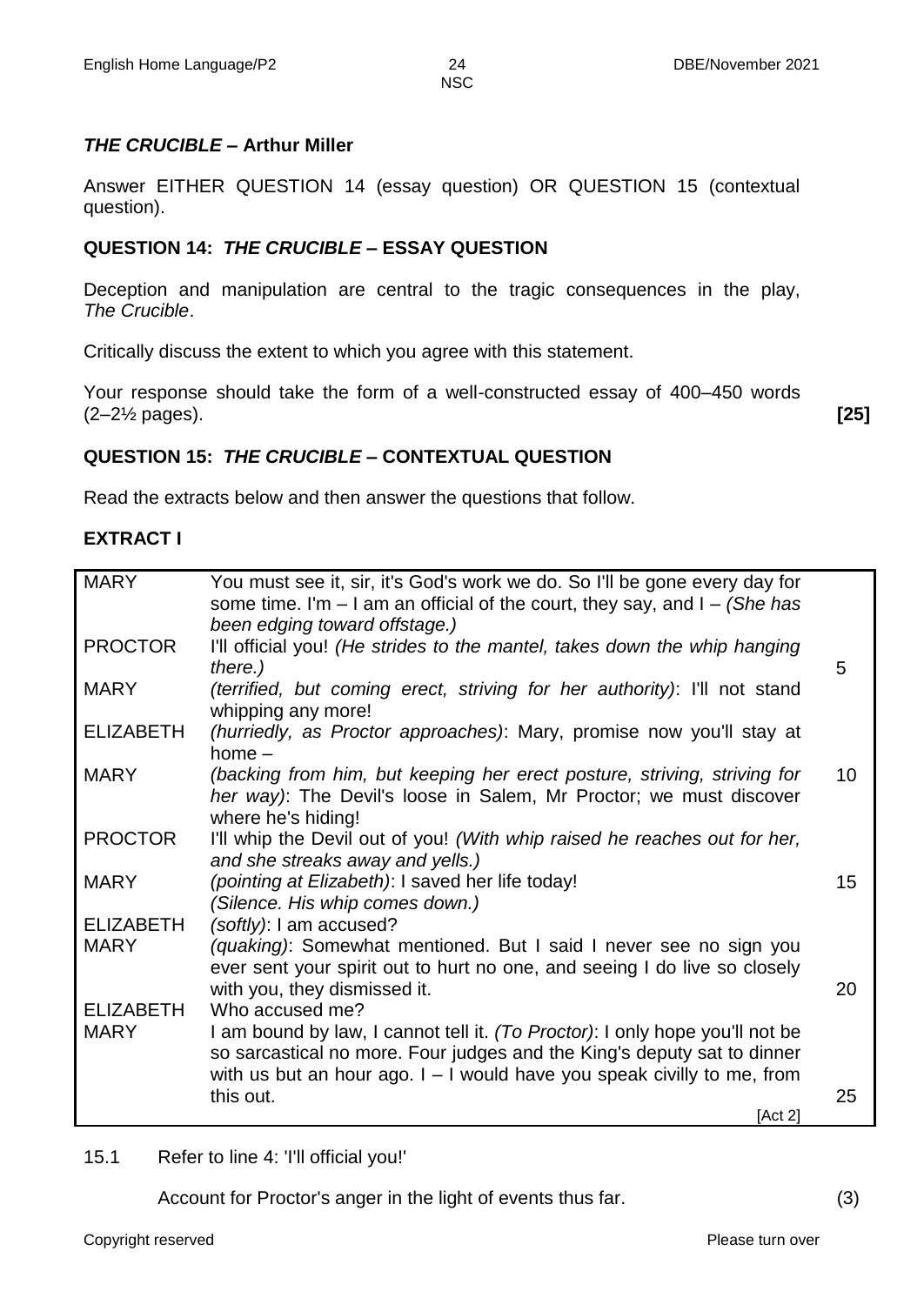- 15.2 Discuss whether Elizabeth's behaviour in this extract is consistent with her behaviour elsewhere in the play. (3) 15.3 Refer to lines 6–7: '(*terrified, but coming …* whipping any more!' Using these lines as a starting point, discuss how the witch trials have affected the status of young women in Salem. (3)
- 15.4 Refer to line 1: '… it's God's work we do.'

Discuss why Mary's words are ironic. (3)

15.5 Refer to lines 22–25: 'I only hope … from this out.'

If you were the director of a production of *The Crucible,* how would you instruct the actor to deliver these lines? Motivate your instructions with reference to both body language and tone. (3)

#### **AND**

#### **EXTRACT J**

| <b>DANFORTH</b> | (after thinking a moment): His wife - his wife must be well on with child                                                            |    |
|-----------------|--------------------------------------------------------------------------------------------------------------------------------------|----|
|                 | now.                                                                                                                                 |    |
| <b>HERRICK</b>  | She is, sir.                                                                                                                         |    |
| <b>DANFORTH</b> | What think you, Mr Parris? You have closer knowledge of this man;<br>might her presence soften him?                                  | 5  |
| <b>PARRIS</b>   | It is possible, sir. He have not laid eyes on her these three months.<br>I should summon her.                                        |    |
| <b>DANFORTH</b> | (to Herrick): Is he yet adamant? Has he struck at you again?                                                                         |    |
| <b>HERRICK</b>  | He cannot, sir, he is chained to the wall now.                                                                                       |    |
| <b>DANFORTH</b> | (after thinking on it): Fetch Goody Proctor to me. Then let you bring him<br>up.                                                     | 10 |
| <b>HERRICK</b>  | Aye, sir. (HERRICK goes. There is silence.)                                                                                          |    |
| <b>HALE</b>     | Excellency, if you postpone a week and publish to the town that you are                                                              |    |
|                 | striving for their confessions, that speak mercy on your part, not                                                                   |    |
|                 | faltering.                                                                                                                           | 15 |
| <b>DANFORTH</b> | Mr Hale, as God have not empowered me like Joshua to stop this sun                                                                   |    |
|                 | from rising, so I cannot withhold from them the perfection of their<br>punishment.                                                   |    |
| <b>HALE</b>     | (harder now): If you think God wills you to raise rebellion, Mr Danforth,                                                            |    |
|                 | you are mistaken!                                                                                                                    | 20 |
| <b>DANFORTH</b> | <i>(instantly)</i> : You have heard rebellion spoken in the town?                                                                    |    |
| <b>HALE</b>     | Excellency, there are orphans wandering from house to house;<br>abandoned cattle bellow on the highroads, the stink of rotting crops |    |
|                 | hangs everywhere, and no man knows when the harlots' cry will end his                                                                |    |
|                 | life – and you should wonder yet if rebellion's spoke? Better you should                                                             | 25 |
|                 | marvel how they do not burn your province!                                                                                           |    |
| <b>DANFORTH</b> | Mr Hale, have you preached in Andover this month?                                                                                    |    |
| <b>HALE</b>     | Thank God they have no need of me in Andover.                                                                                        |    |
| <b>DANFORTH</b> | You baffle me, sir. Why have you returned here?                                                                                      |    |
|                 | $\mathbf{I}$ $\mathbf{A}$ $\mathbf{A}$ $\mathbf{I}$                                                                                  |    |

[Act 4]